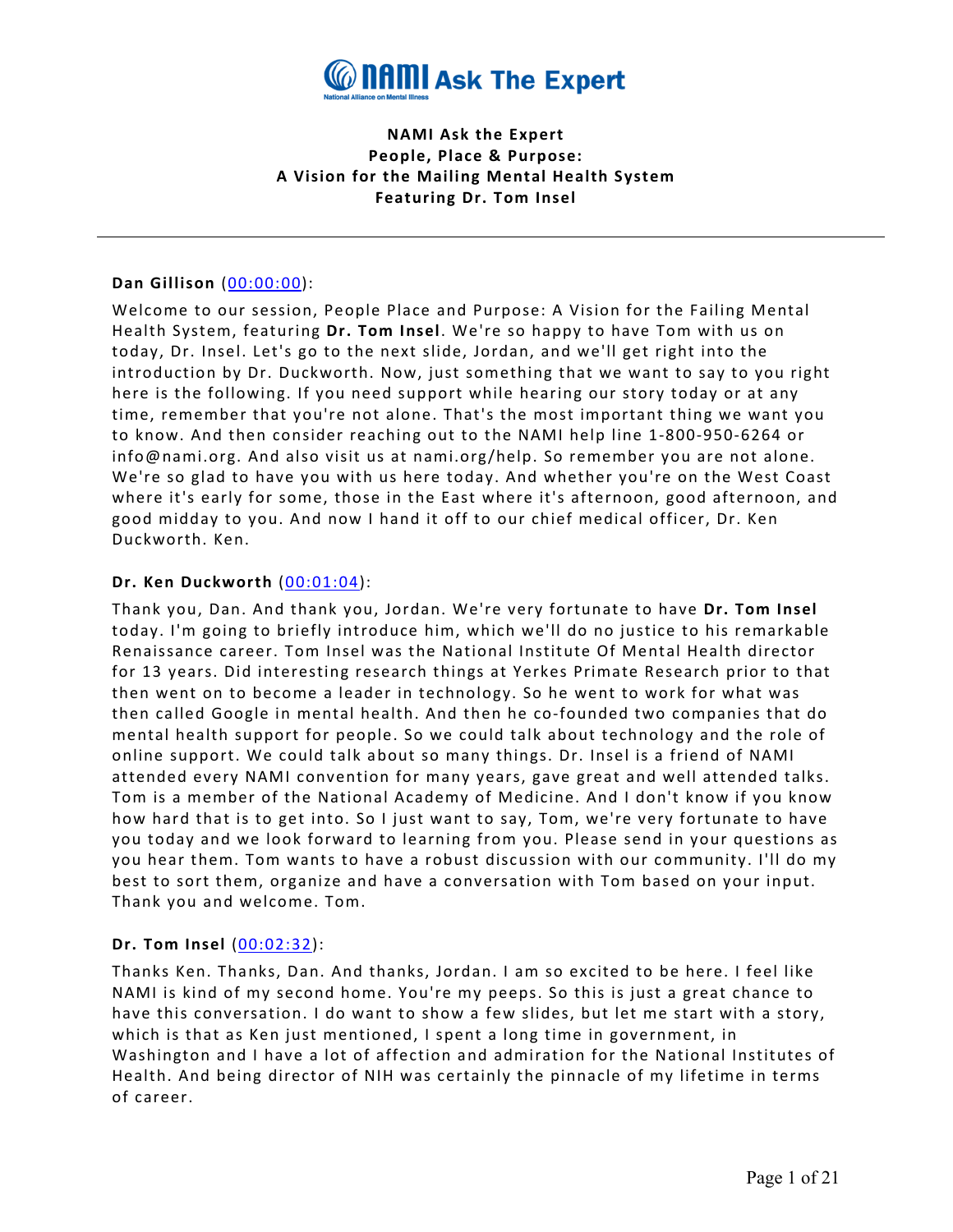

## **Dr. Tom Insel** [\(00:03:15\)](https://www.rev.com/transcript-editor/Edit?token=k5n-UORLqLNuIEgPsqOhTWAN2keZA-G8hhK7Qtew8ZrLAxgMzTK88_ZkDiIXDPB5_WuDKAKe9datKSyMbQmkd7nunes&loadFrom=DocumentDeeplink&ts=195.75):

I got to this moment where I began to wonder with all the progress we were having in the science of mental health, why we weren't seeing more progress in the outcomes for people with mental illness. And some of you've heard this before, but I often tell the story that I was talking to a group on the West Coast of mostly family members, a lot of NAMI members, and showing all the spectacular research we were doing, beautiful images of pathways in the brain.

And somebody got up afterwards and said, "You don't get it. Our house is on fire and you're taught about the chemistry, the paint. I've got a son with schizophrenia. He's been hospitalized five times, been incarcerated three times, two suicide attempts, and he's currently homeless. What you're telling us, that's not helpful."

And that really got me thinking about how difficult it has been to make this transition. And it was that kind of concern that our science hadn't really served those who need it the most. That got me started on this journey. I left the NIH, spent, as Ken mentioned, some time in Silicon Valley, worked at a bunch of different tech companies, some of which I joined, some of which I started, some of which I've invested in, thinking that technology can make a big difference. And I still think it can, but there's a lot more that we need to do.

All of this led me to write this book, which is called Healing: Our Path from Mental Illness to Mental Health. When I was working on the book, I did a lot of research and I spent a couple of years traveling around the country, actually around the world, trying to get ideas about not so much about the problems, but about solutions because I really wanted to focus on what was working and to provide a more hopeful picture for people.

I put together because I came from this academic background, a ton of data, lots of great images. They were in the manuscript and my editor said, "What are you thinking? Nobody wants to see all these images. So the first thing you have to do is get rid of all that." So that's where I want to start with you because I want to show you what I was able to learn in the course of two or three, actually more like five years of trying to understand this problem. And the problem I was trying to understand was that conundrum of why we've done so well in science, why we have really good treatments for the most part, why more people are getting more care and yet the outcomes are worse?

How do you square that? How does that make sense? So it was on that basis that I got started on trying to first say like, "Where are we?" I'll define the problem in terms of morbidity and mortality, or if you want disability and death. And when you do that, what you see here is that the disorders that we care about here, brain disorders, neuropsychiatric disorders have really become the largest source of disability, of all medical causes.

These are data from the Institute for health metrics in evaluation in Seattle that may measure... They have a way of measuring disability. And it's not going to surprise you because if you think about what we're up against, the increases and prevalence of unemployment, homelessness increase in incarceration. The fact that people with serious mental illness die somewhere between 15 and 23 years early, then just the effect this has on incoming equality and poverty.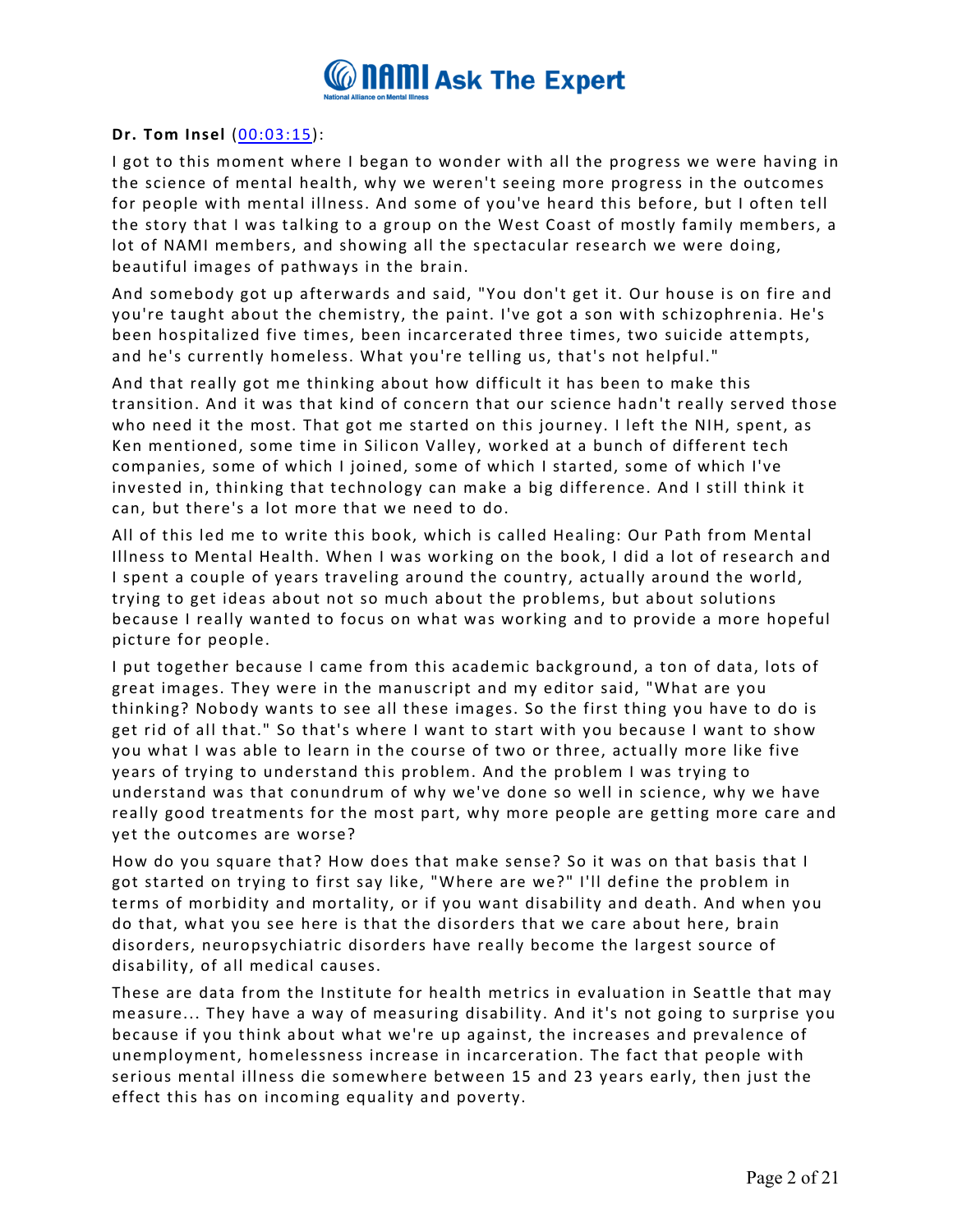

## **Dr. Tom Insel** [\(00:07:20\)](https://www.rev.com/transcript-editor/Edit?token=NBx0vKyHgwBnOYTceDM_QByfp1s3I9KA277mDG4B1EYtOcJJjAwgAhbTRmug3lxKTITPNfZubEOH_vu7Uvl02iqD8TU&loadFrom=DocumentDeeplink&ts=440.51):

All the numbers are going in the wrong direction. And it's true as well for mortality. We've made enormous progress in so many areas of medicine, but when you look at suicide as an outcome, the numbers are going unfortunately in the wrong way. About a 35% increase since the turn of the century. And if you begin to think about not just suicide, but drug overdoses, alcohol related deaths, the so-called deaths of despair. You can see how those numbers not only have they climbed since 2000, but they're continuing to climb considerably during the pandemic.

This is not the story that we want to be able to tell. And we have this kind of odd mismatch between the experience that Ken or myself or others would have where individual patients seem to be doing better than ever before, and yet population wide, we just aren't making the impact.

Why is this? Well, first of all, I'd say, unlike the COVID crisis, this is a care crisis. And in some ways, those are easier to solve. When I walked around asking people, "Why do you think this is happening?" these are the answers I usually got. I want to refute each of them. I think that to say that we don't know enough is really just an excuse. The fact is we never know enough and we never will, but that shouldn't keep us from being able to solve the problem of incarceration or homelessness.

Is it true, we don't have enough therapists. Well, we have about 700,000 people in the mental health workforce according to SAMSA. There are 200,000 people in the primary care workforce. 200,000 people in the dental workforce, 700,000 a lot of people. And yet, somehow people say they can't find a therapist. Interesting problem. We don't have effective treatments. I heard that a lot. I don't know where people get that idea, but my argument would be that if you look at the treatments we have medical, psychological, kind of neurotech, neuromodulatory treatments, and most of rehabilitative interventions.

They stack up really well with anything else in medicine. Are they cures? No. Are they magic bullets? Absolutely not. But these are effective treatments. And we can't forget that. And in fact, it's knowing that, that makes this problem particularly tragic. A lot of people will say we don't spend enough. And as an advocate, I've spent a lot of my time trying to get people to spend more money on this problem.

But the reality is it's gone up 52% since about 2013. We're at about \$240 billion or something like that for the mental health spend. If you add in all the indirect costs, that's easily a trillion dollars. It's not like we're not spending money. The problem is we're spending money in the wrong way and that's a very different, but also in some ways, convenient problem to have.

Everyone I talk to at some point brings up stigma. And I have to tell you, I do not like that word. I think it's a word that perpetuates a sense of victimhood. Not helpful for promoting change. So I would actually want us to change that word to the extent we can to the word discrimination, which is actually a more accurate description of what we're up against and I think is more likely to generate activity rather than just the sort of passive response that we've seen so far.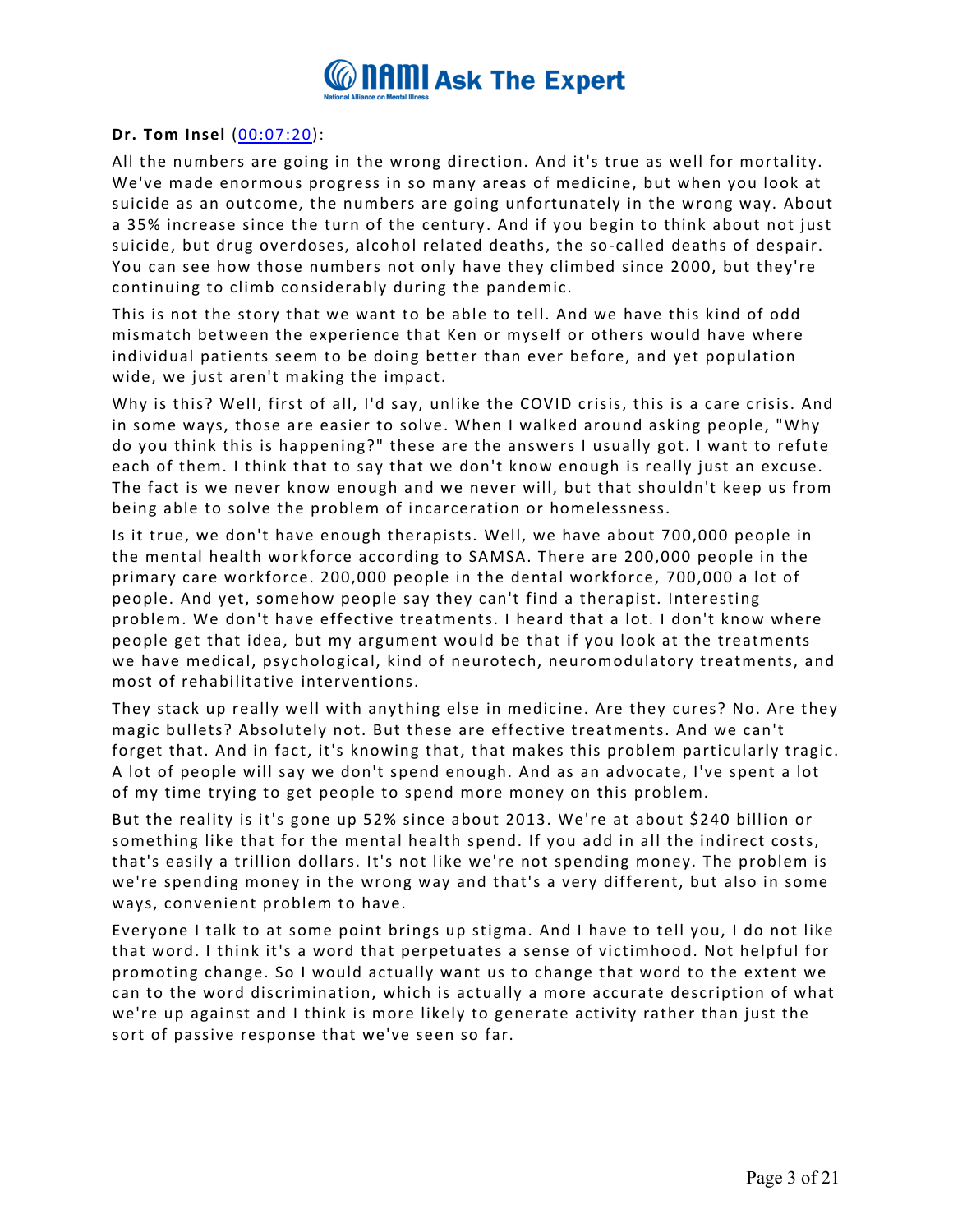

## **Dr. Tom Insel** [\(00:11:07\)](https://www.rev.com/transcript-editor/Edit?token=4SLGXhD1TfsPT9JxGjz8LV9aoMlUaiykHJv_eh88PvukV-x2J4vk0f9ATpu8qKfQ7hM8PFzFZ3GgtEIir9kZH2DLW3M&loadFrom=DocumentDeeplink&ts=667.82):

So if those aren't the answers, why do we have this crisis? And since I come from the tech sector, I got to say in tech, we spend a huge amount of time getting very, very careful about our problem statements. We've worked really hard to say, "What is the problem we're trying to solve?" And we really try to narrow that down. And then we pick a very particular pathway to try to solve it. So I'm going to take that kind of an approach here. It's not going to be one thing. But there are a bunch of things that contribute and I want to run through them very quickly.

Problem with capacity, problem with engagement, problem with quality, problem with accountability, and we'll talk a little bit about each of these, and a problem with equity. And these are each things that we need to sort of focus on. I'm going to take just a moment if you will to just unpack each of them. So the capacity thing, very important for us to understand this. We've talked a lot at NAMI about deinstitutionalization.

Actually, the problem is transinstitutionalization. This figure, actually, I did get into the book, but almost everything else had to drop. But I felt so strongly about this because it shows why in some ways we're in this absolutely egregious situation of criminalizing people who have serious mental illness. There just isn't an alternative in terms of people who need a bed, people who need to be institutionalized.

95% reduction in state hospital beds and beds in the public mental health system. There's been an increase in the private system, but in terms of public beds because of IMD and lots of other things, those are largely extinct.

So what we're left with is the defacto mental health system in the criminal justice world of jails and prisons. And you can see that number now has exceeded 2 million jail cells and prison cells. And that is often where people end up, as all of you know. There's about a 10 to one ratio of people with serious mental illness being incarcerated versus being in the public health system.

I mentioned lack of engagement. What do I mean by that? Well, we've got about 14 million people with serious mental illness. The odd thing is when look and you see that only about 40% of them are receiving services. According to NIMH about 40% of those receive what would be considered scientifically based or minimally acceptable care. And at that level, when they get that kind of care, about a third get well, a third get some benefit, a third don't really improve.

I call this the 40-40-33 rule. I talk about this a bit in the book, because I think it's really important to understand that one reason many of us have the sense that we're doing better with the people we see, than we've ever done before, that's great. But the people we see are a tiny, tiny fraction of the people who could and should be in care. Massive problem here. Not a problem that you see so much in oncology or cardiology or any other part of medicine. But the inconvenient truth in mental health care is that most of the people who need the care are not in it, and some of those people who need it the most or the likely to get it.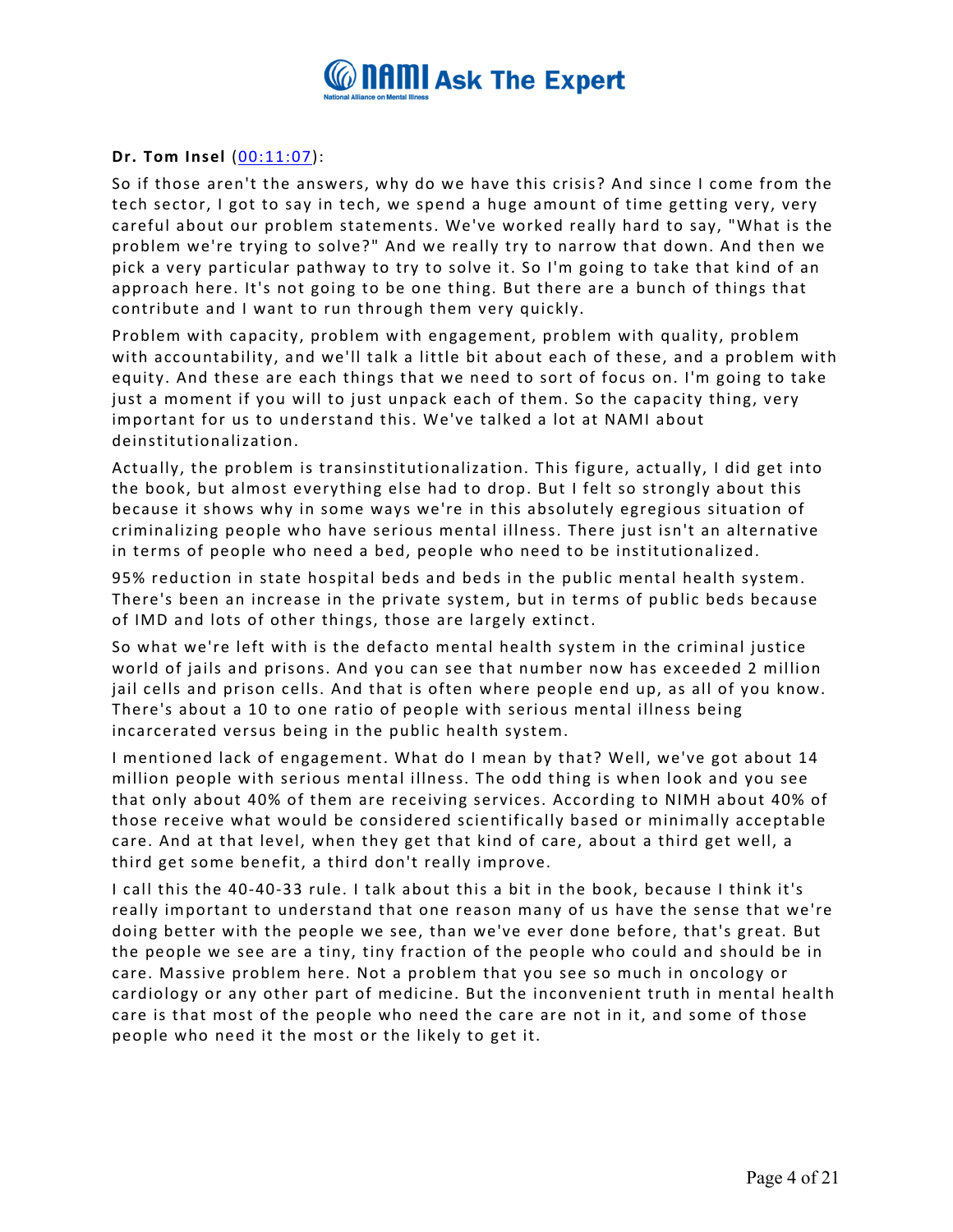

## **Dr. Tom Insel** [\(00:14:38\)](https://www.rev.com/transcript-editor/Edit?token=BlbS3HLJC5lx6MFx2HYsxj1j_NgnQ0XSovFKMn2hTvXuytycbZdjtakfclSnVNFO72NQlZWsYZukEOx5OxJZZ3dyLQA&loadFrom=DocumentDeeplink&ts=878.88):

That's a real challenge for us. They're going to have to solve that if we want to be able to change outcomes at a population level. Those people who do get into care as all of you know, what they find, "Oh, it's not great. It's not just that it's delayed, but it's so fragmented. It's so hard to navigate. The care you get depends so much on who you go to see, and no matter who that is, it's probably the case that they're not using any kind of measurement-based care.

So massive problems here. I put it a few of the quotes that I kept hearing over and over again, some people have said this system is truly broken. Some people have said, "It's not a healthcare system. It's a sick care system. It's all about crisis. It's all about incentivizing people to get care when they're in crisis, but not before and not even after."

So not surprising that what we have is what we're paying for. A lot of people said, "Particularly, here in California, this isn't even a system. It's just incoherent. It's chaotic, and it's very, very difficult to navigate."

When I wrote the book, I was really writing it for families because I kept hearing this idea from families that it's not just that they are often the caretakers, but they're the first responders. They're the care navigators in a way that a kid doesn't really... You don't find that in many other areas of medicine and you yet oddly enough, they're kept out of the care system. They're not included in the meetings. They're not part of the planning. No one would ever think to reimburse them, even though families are fundamental to what we'll talk about the moment which is the recovery process.

I just want to skip to this last piece about equity because obviously as a nation, we're in the middle of a long overdue reckoning about race and that we need to have that conversation. It's incredibly important and it's one that I think as a country we still haven't quite figured our way through. It's important to know that people with serious mental illness on many of the same outcomes that we worry about in terms of racial inequality like life expectancy, unemployment, use of force by police, and on risk of incarceration that irrespective of racial or ethnic or geographic background, people with serious mental illness, if they were a subgroup would be the worst off. And of course, people with serious mental illness when they're people of color as well are even... That's double jeopardy.

They're far, far worse off. But I think it's important for us, and by us, I mean the mental health community broadly to understand this because this has happened on our watch. This is us. This is our problem. That those people with serious mental illness in many ways look the untouchables in our society. They are truly the most disenfranchised part of our population. Whether they're incarcerated or homeless or unemployed, they're dying early. They're really worse off in terms of these measures of equity and we haven't had that reckoning yet.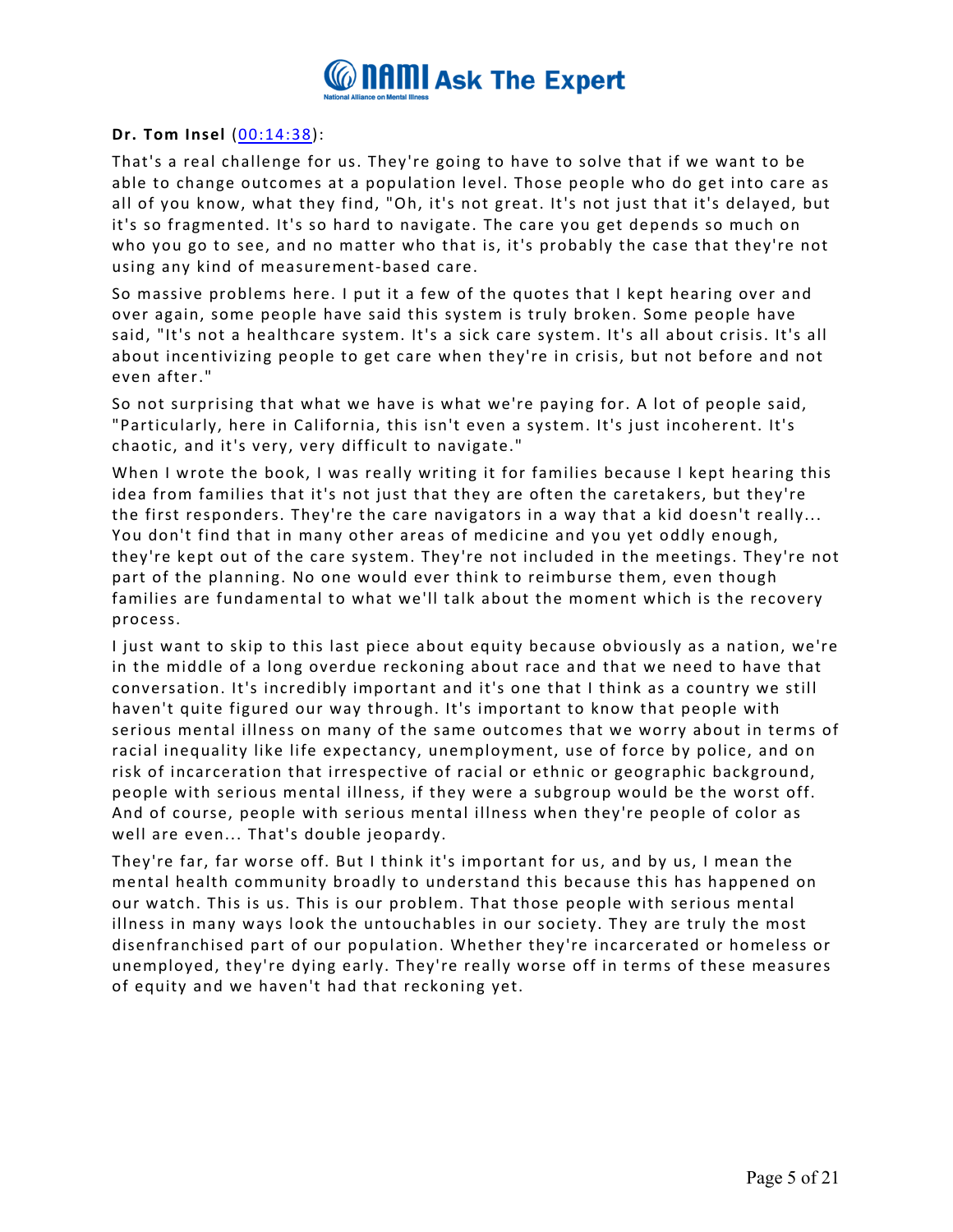

## **Dr. Tom Insel** [\(00:18:09\)](https://www.rev.com/transcript-editor/Edit?token=GyoFaEgsVL4eatKNh18zn5fuqiZfM5McEK3opWTMIW6u0Ea7JKvgDILYslT5CtANHMSYpb5CKV3hhA46PXDQVh-EZQQ&loadFrom=DocumentDeeplink&ts=1089.11):

I don't ever hear people talking about this. It's kind of unremarkable to me because people are perfectly willing to talk about unemployment. They're willing to talk about incarceration and homelessness, but they don't seem to recognize that so much of each of those problems lies within this world of untreated serious mental illness. And I think it's going to be important for us to have that reckoning sooner rather than later, especially if we want to begin to solve the problems of unemployment, incarceration, homelessness, all of those things.

As I mentioned, part of what makes all of this particularly tragic is we have stuff that works and it's so important for the public to understand this. It's not simply writing another set of medication prescriptions, but medications are part of this. But the psychological care, new neuromodulatory treatments, these rehabilitative interventions, together this provides a very powerful set of interventions.

We're not using them. The rehabilitative interventions are paid for often by Medicaid. The psychological treatments, the ones that work are often not provided by much of that workforce of 700,000 people. So we've got to take ownership of this. We've got to admit that we need to do better. But we shouldn't lose sight of the fact that the solutions, the interventions are right there. They're hiding in plain sight. And it makes all of this both at the same time tragic because we haven't used them, but also incredibly hopeful to me because we know what to do.

Now, what I've been talking about up until now is how to fix the mental healthcare system. And it took me a long time in writing the book. And it was really kind of the last third of the book that's about this when I began to realize that if the real issue here is this engagement problem that so much of what we're struggling with is outside of the healthcare system, then we've got to rethink this a little bit and we've got to figure out a way to reframe what we mean by care.

I came at this because of my background with a very kind of rigid medical model. These are brain disorders and we need to hit them through healthcare. I was in Los Angeles talking to a psychiatrist who works on skid row there. And he was really challenging me on all of this saying, "You really need to start thinking about recovery as a different kind of model."

It's not either or, it's both/and we need the medical model. But the recovery model is super important. And when I said to him, "What do you mean by that?" He said, "Well, it's simply the 3Ps," and it's the title of this presentation: People, place, and purpose. We're not talking about that, we're not providing that. We're not reimbursing for that and yet we have to understand that if we care about mental health, it's not just mental healthcare. It's not just more prescriptions, more clinic visits, more hospital beds.

Yeah. We need all that. That's super important, but it's not going to get us to where we need to be. I mean, just in the most great sense, if 65% of people who die by suicide are not in the care system, we're not going to change the suicide numbers as much as we want, if we're just fixing the care system. We have to be able to enlarge that system. We have to think about this engagement problem. We have to think out how do we meet people where they are?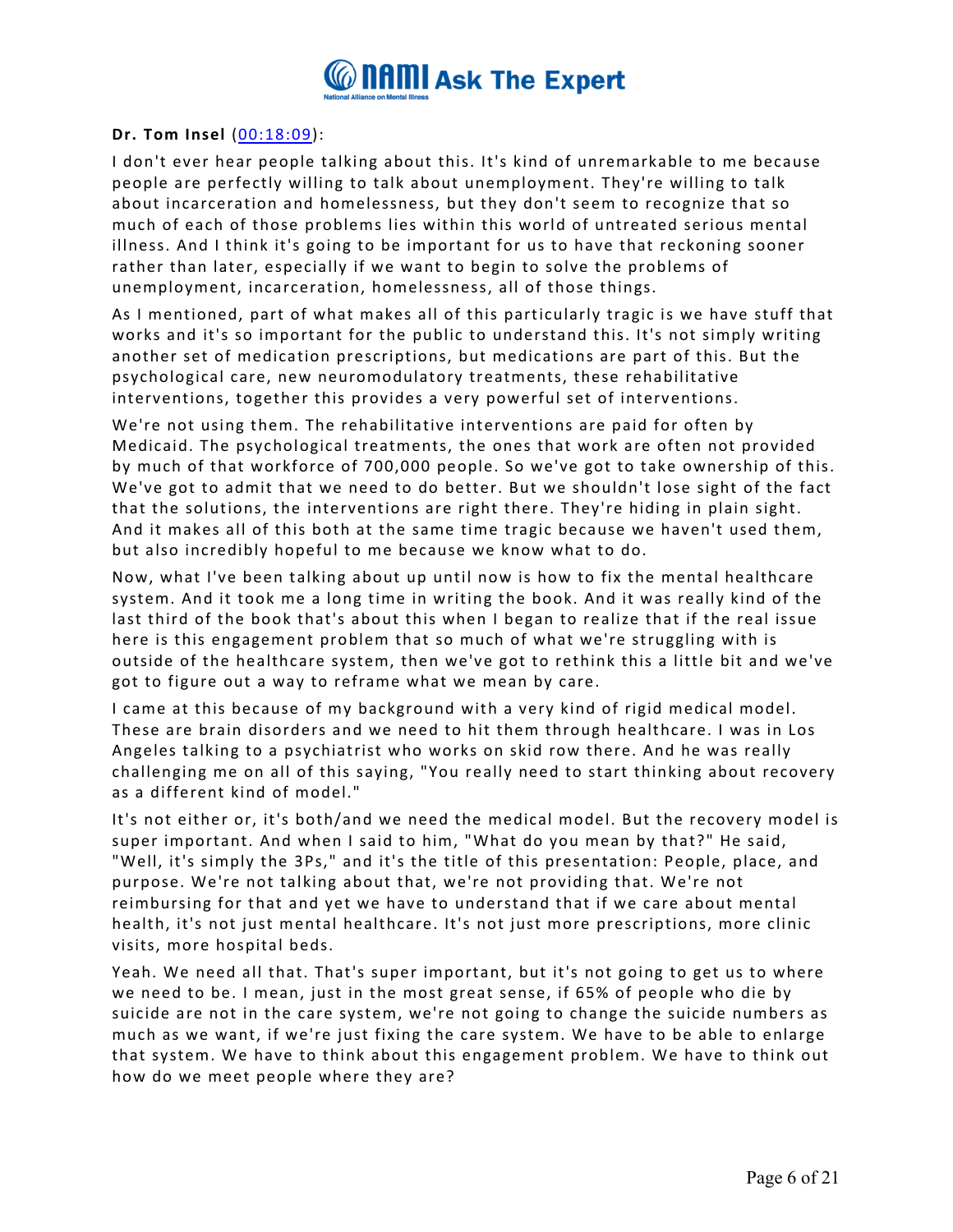

## **Dr. Tom Insel** [\(00:22:11\)](https://www.rev.com/transcript-editor/Edit?token=5N-xH5iI7br0mf4fqLtm9-V64-GmqHqz281uyfh8tJAhC3WowIWGT-GVuyFnuwAiNrH9Xu2XhB4DhTweUCciUI2Jju8&loadFrom=DocumentDeeplink&ts=1331.39):

We have to think about setting up a new set of goals. So I end up, and this will be the last comment, thinking that it is important to define the problem as medical, meaning that these are brain disorders and they should receive the same rigor and the same reimbursement and same kind of science, and the same serious engagement as any other medical disorders. They are just as disabling, just as lethal.

So the problem is medical, but the solutions need to be defined as social, environmental, and political. So what I'm saying is you have the medical model works in some sense, but not enough. We're going to have to bring in this other model, this recovery model, thinking beyond symptoms and actually increasingly redefining care so that we provide something far more than just the reduction of symptoms, but we give people, place, and purpose. So let me still up there. Ken, I see your back.

### **Dr. Ken Duckworth** [\(00:23:12\)](https://www.rev.com/transcript-editor/Edit?token=QolRtgLmKtaOdG4NAIfXwEUKQmIHBL8EIfC8xKNfVI6DbzBDdsUI4gGPlkw_trwOGE-njPojYH2KFlV8GGRl7Ow3GX8&loadFrom=DocumentDeeplink&ts=1392.75):

I'm back. Thanks-

### **Dr. Tom Insel** [\(00:23:14\)](https://www.rev.com/transcript-editor/Edit?token=juXha_4QhLgoXspOJ2bXN9sRh9izIGfv6hBgurtY13VSD7gpTjF0a5Ot8jh_nmscM52pOAVxfBQcXVXWqvhyU12wKAk&loadFrom=DocumentDeeplink&ts=1394.17):

I took more time than I wanted, but I'd love to-

#### **Dr. Ken Duckworth** [\(00:23:17\)](https://www.rev.com/transcript-editor/Edit?token=vVV7cLVZbLRf_xmvNPFjBgmbxJ2lXGKZjaw7cXBlSnK39L4nu5a1ZZlRqxLoHXs6v1uVZtqwuc__WA4Rgb-L5BO3D_0&loadFrom=DocumentDeeplink&ts=1397.03):

Great.

### **Dr. Tom Insel** [\(00:23:17\)](https://www.rev.com/transcript-editor/Edit?token=d8vNJRUyNuF8HzBmeLo5CdEjIEygUjAaP4Iq0aXKi60ceJEpzt7auICvUUDNUxV-Js4wmVhHOnFsjJEkAh8XbeXeZrc&loadFrom=DocumentDeeplink&ts=1397.42):

... with that as a preamble, begin a conversation.

#### **Dr. Ken Duckworth** [\(00:23:20\)](https://www.rev.com/transcript-editor/Edit?token=LRDOvq0fuEjeA0YTptVqv4BaqagUUfG-0iJi1Cx5FRKANf4stxAfanD5aEssnFRPF-QDYzOhQoVqQSTXiho6cusWCXg&loadFrom=DocumentDeeplink&ts=1400.76):

So I want to encourage everybody to send in your questions to Dr. Insel. First question I have is you traveled America looked at all different kinds of program. Did you have one that stuck out to you as something that we should be implementing across the country?

### **Dr. Tom Insel** [\(00:23:39\)](https://www.rev.com/transcript-editor/Edit?token=NZBxxyEIXDHecvy4G4RqB4otrkWLOtfXjZGUklObpHbFqMksxP1p7LbnXsBl4LaiBNiK2qwqpL-113xUBRgT_Ug_VWM&loadFrom=DocumentDeeplink&ts=1419.91):

Yeah, many. I have got lots of great stories. Actually, when I started the tour, I thought this is going to be really depressing. It was actually just the opposite. It was inspiring. I was really blown away by what people were doing often with very limited resources, but doing and doing well with having a huge impact. I liked the clubhouse model. So I loved spending time at Fountain House where I now serve on the board in New York. That's one.

But there are 300 clubhouse across the country. Some are great. Some are not so great. I went to one that I write about in the book in this remote part of Southern California in the high desert country, which I just found absolutely inspiring. It was so great to see that. I've been impressed by seeing how people have developed new methods of crisis response.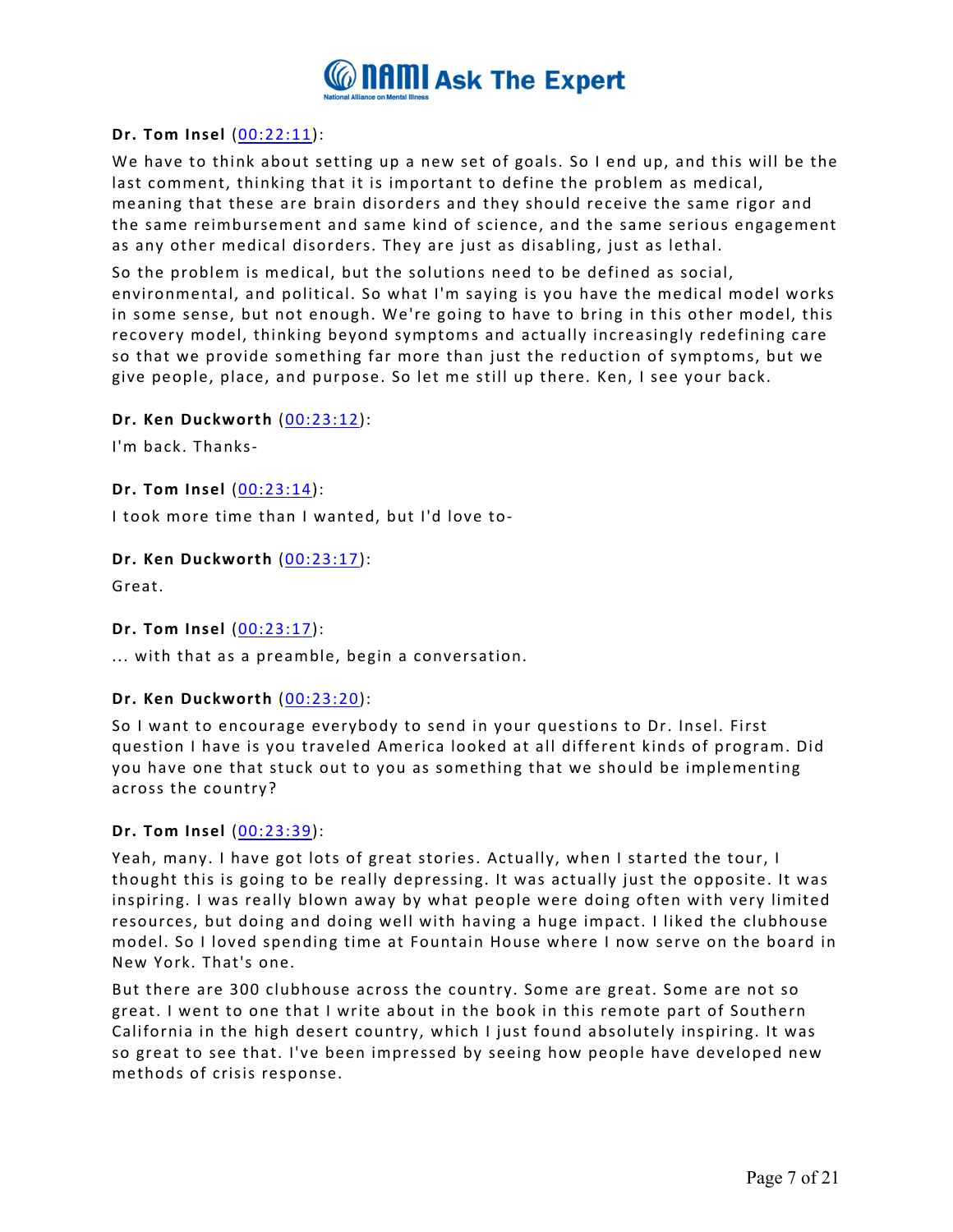

## **Dr. Tom Insel** [\(00:24:40\)](https://www.rev.com/transcript-editor/Edit?token=ZqSMwPsCgj8w0gZeupc_5n0-RVsoUnwoGKZlv5m2HCBnQHfw4pjt_BKdFDP8_Ax_u9mdhdCVSYKviQ3_ozpfg5dDLLA&loadFrom=DocumentDeeplink&ts=1480.47):

Now, what I was just saying is we've got to think beyond the crisis, but I think we're at a moment where people are very focused on 988 and changing the way we respond to crisis. I spend some time in Phoenix and Tucson where they've created just an incredibly wonderful continuum so that if you do have a crisis, there's someone to connect with right away? You get a mobile van, not cops with guns. If you do need to be someplace safe, they take you to a drop off center, not a jail, not a psychiatric... Or not a medical surgical ER.

There are people who are fixing all of the big issues all over the country, all over the world. I mean, there's a lot of innovation, a lot of really promising stuff. It just hasn't scaled. I think good things are happening everywhere, but they're not happening. Things that we need aren't happening in as many places as I'd like.

## **Dr. Ken Duckworth** [\(00:25:45\)](https://www.rev.com/transcript-editor/Edit?token=Bo0rDugyhmrauo3UM2hGkTF7ITCICKFvtwrVIFJsTDFlBqtZM_buZ2GMq8PcEUho6yNu2GXxMRjSG0f2bXIsVlYJAZY&loadFrom=DocumentDeeplink&ts=1545.47):

Yeah. If those of you are interested, Margie Balfour runs that program in Tucson, Arizona. She was probably on an ask the expert a year ago. So if you were interested in more detail about Arizona and Georgia, which are two of the leading states on providing crisis response, that webinar is available. Tom, let's talk about 988 while on crisis. This was NAMI's great recent advocacy achievements, done with the coalition of other players, but our policy team worked very hard on it. Do you see 988 as a material upgrade on July 16th when it comes out? And what else needs to be done? Because it doesn't really create mobile crisis services, it simplifies the steps.

### **Dr. Tom Insel** [\(00:26:32\)](https://www.rev.com/transcript-editor/Edit?token=ZxJotfwOXNvaeideL8RTrVPqdI1Jv7sS1uCaW9emJ1RXu0v8urW_Fye47yQdCj-WYm2l08htifPtJSYClmmpt2OHzIU&loadFrom=DocumentDeeplink&ts=1592.87):

Yeah. So we need to talk about this. I mean, I think we have to manage expectations. It's important to know that 9 11 took a long time to get working well. So when July 16th rolls around, in what, eight weeks, 10 weeks? It's a marker. It means that we'll have a new number. I'd like that to serve as a kind of catalyst for lots of other things to happen. Important to think about 988 as kind of the beginning of us transforming crisis care and what we need there is not just a new number, we need old continuum.

SAMHSA likes to say it's someone to call, someone to come some place to go. And that's a really good formulation I think. We need all the three of those. That's what has been built out in Tucson, Phoenix, and Austin, Denver, Atlanta, a few other places. And each part of that, there's a lot to unpack. I'll just say that the simple thing I think we should remember and I've written quite a bit about this is that 988 is not 911 for mental health. 911 is a dispatch service.

988 done appropriately can handle about over 90% of the calls that come in. With a 911 call, the dispatcher is on for 30 seconds, maybe two minutes, sometimes 10 minutes. 988, done right, the person who answers the phone is doing telehealth. They can be with you for an hour or more and they may call you back the next day if it's done right. And if it's done really well, they're going to call you back a week later.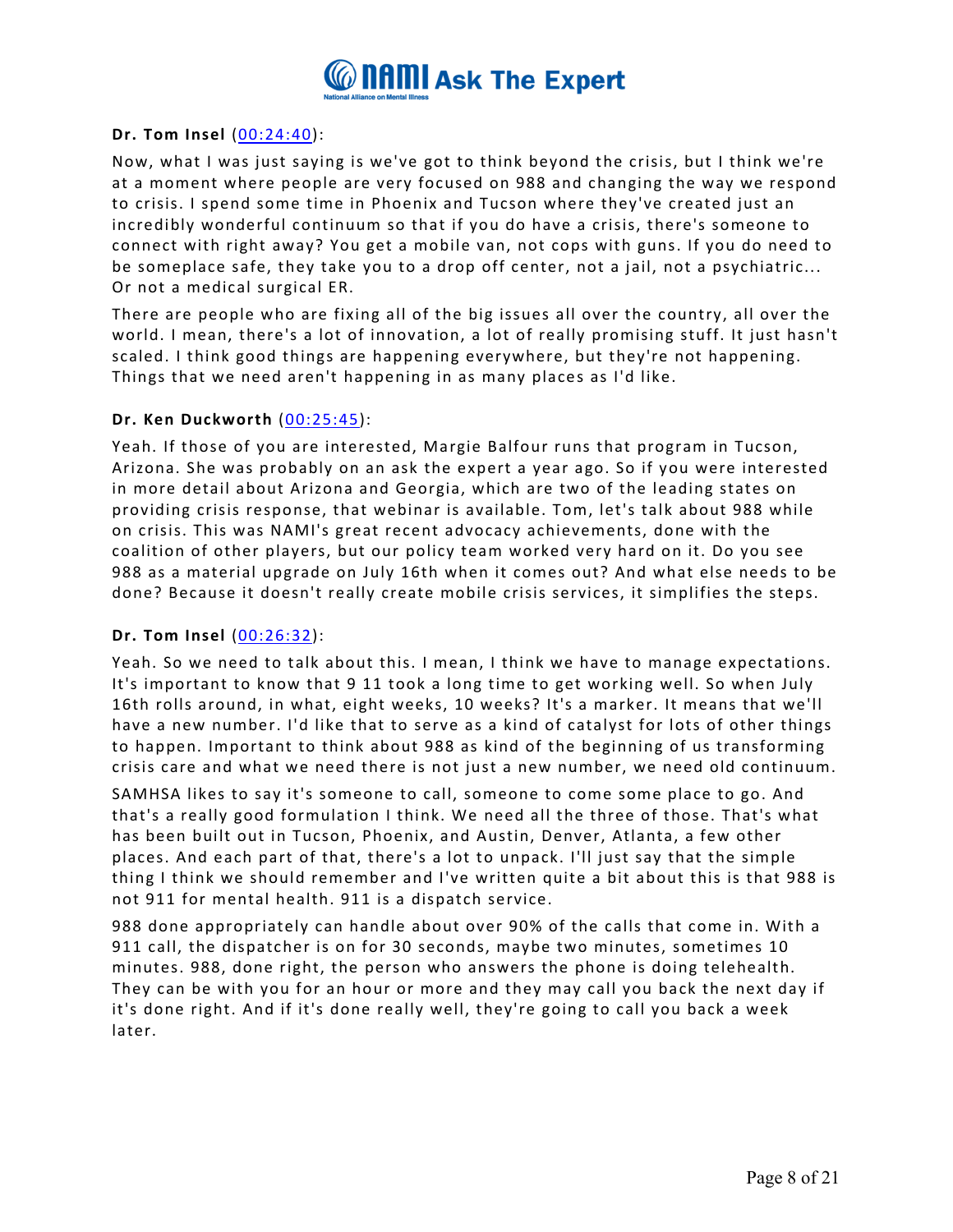

## **Dr. Tom Insel** [\(00:28:18\)](https://www.rev.com/transcript-editor/Edit?token=aSEef9D2_ExNZOYJsmQOhC3DYJoj8qs1-_qGGiin2_NNQ4ApHFRWm0uZAEnon30H7d5TgADQTTdSlxvXYRKMixnLxww&loadFrom=DocumentDeeplink&ts=1698.06):

So it's a really different formulation of what this could be if we think about it in the right way. It could be in the beginning of the providing a national telehealth service. How cool is that? And then if it links to mobile crisis and it links to psych ERs and crisis stabilization, we can begin to solve this issue of incarceration, bad interactions with criminal justice, crowding of emergency rooms. All of that is fixable and could be within the next five years. We just have to understand that it's not just a new phone number, it's a whole continuum that needs to be built out.

## **Dr. Ken Duckworth** [\(00:28:56\)](https://www.rev.com/transcript-editor/Edit?token=JfOZLSA4Dq0f4eAzXTejp8LBRND_Q0IexRsPP763SXALasm_tVi3n8JuYP3WxwGxfI-hTyJj_RhENLyAN6LPxE3kWao&loadFrom=DocumentDeeplink&ts=1736.63):

Yeah. Thank you, Tom. There'll be an as the expert on 988 coming up for those of you who are interested in its potential to improve things. Tom, you've covered the whole waterfront in your book, which I read very happily. Let's talk about lack of awareness of illness. The medical term is anosognosia. What is the best role for intervention? Do you have a take on that? Obviously, a painful area for a lot of family. And it's come up in a couple of questions from the more than 650 people.

## **Dr. Tom Insel** [\(00:29:31\)](https://www.rev.com/transcript-editor/Edit?token=RWZzVubAEGH_SAnqxtDqB2dRpg-S9vt4oR6LrXCCC0Rfni21EIzPQQCMdA1NsL8K5dGBJ1ScL8KZZSkhPriOf2rg3tA&loadFrom=DocumentDeeplink&ts=1771.31):

Yeah. So I devote a chapter to that because it's a tough area. There's no simple solution. There are solutions people have talked about like advanced directives and how useful that can be. I think we need to change this conversation a little bit. The way the conversation always goes is around civil liberties, involuntary treatment, that whole range of issues which ever seem to get resolved. And by the way, I don't think it's been helpful. We're in the middle of this, by the way in California.

We have this new bill, which by the way, got voted out of committee yesterday afternoon called the care court, which mandates treatment. It actually mandates treatment in two senses. It mandates that people who are homeless and have a diagnosis of schizophrenia must accept housing and must accept treatment. What's super interesting is it's a two-sided mandate. It mandates that the county must provide a whole range of services, which often has not happened.

And I think we're going to get more resistance from the counties than we are from the civil liberties lobby. That said, Ken, I think the key is, and where I would really love to take this conversation nationally, as we start to get at this is to help people to understand the nature of these illnesses.

I think that those people who are so opposed to involuntary treatment... They're imposed involuntary treatment for a 22-year-old with schizophrenia, but not a 72 year old with dementia. They get that. The 72 year old needs to be put into care. But the 22 year old, I think they don't understand the nature of the illness. I don't think they understand that when you're talking to somebody who says, "I want to be homeless, the voices are telling me to do this." You're talking to their illness. That's not the person. There's a person inside there who's actually some part of them that still wants to get well. They know that what's going on is a struggle. It's like demonic possession.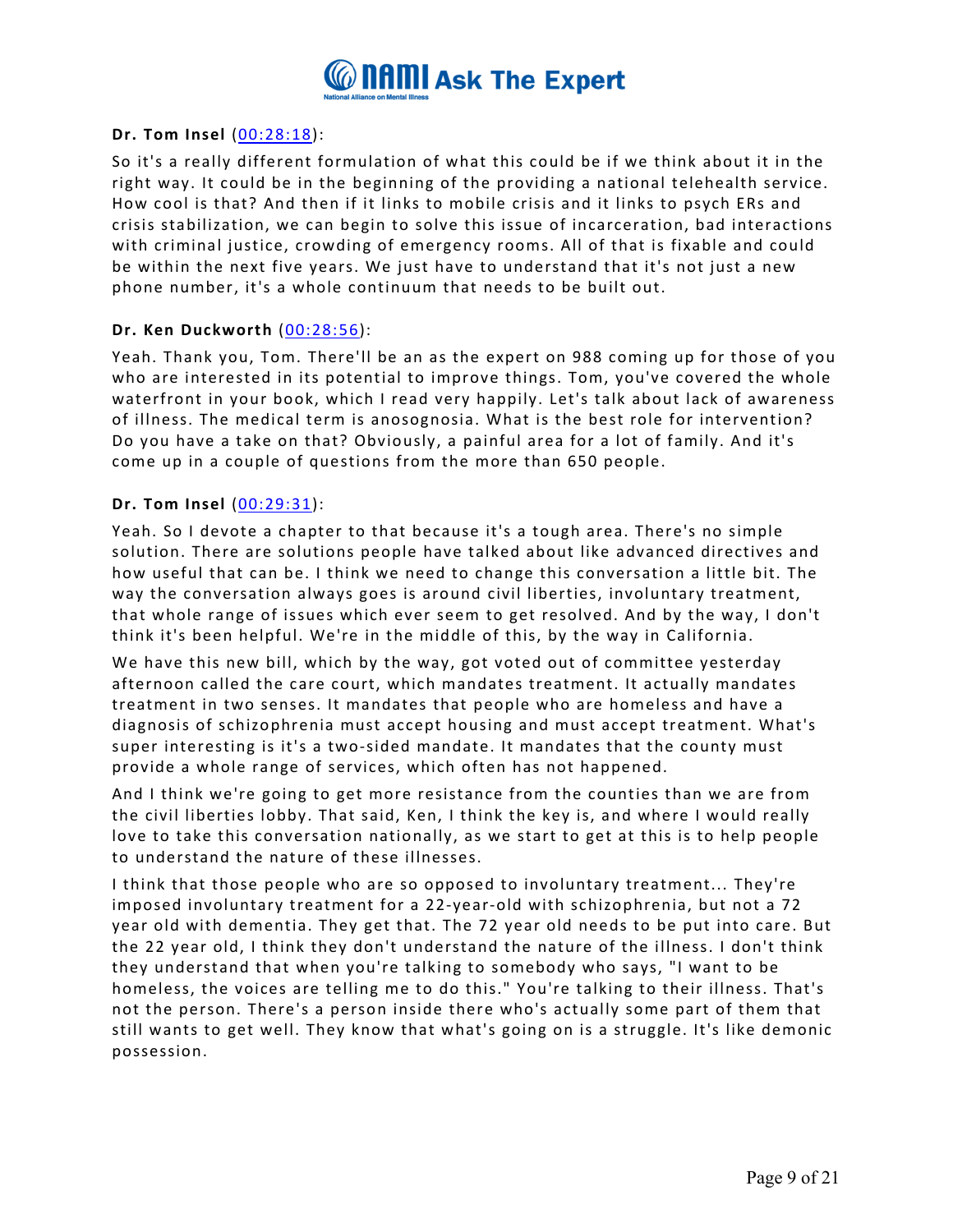

## **Dr. Tom Insel** [\(00:31:48\)](https://www.rev.com/transcript-editor/Edit?token=gTBKAb-8KEomGtjcGIjODc0toqBvxBZPHUncCiVqk0weu9_z9lHV8RgcBELZq1qebJ6LiNP_jm_m8uNTJxF2PlSNGUc&loadFrom=DocumentDeeplink&ts=1908.9):

It's very easy for us, and maybe in fact the lowest resistance thing is to side with the illness and not with the person. I think we confuse identity and illness all the time here. We start to think that this person is not just that they have an illness called schizophrenia, that they're schizophrenic. This is who they are. It's not who they are. It's an illness they have. It's like having a broken leg. You need to treat that and you need to liberate the person behind it so they can begin to have a life again.

And unfortunately, they can't do that themselves. Some of them can, and soon they get well enough to begin to fight, but a lot of people are going to need someone else to help them. And we're not doing that. We're not helping them. So I think that's the kind of conversation to begin to have. It's so interesting. And the way to have it, and we haven't done this well, particularly here in California, we have really not done this well, we need to bring in people who have recovered to talk about this.

The person who says, "Why the hell did you leave me on the street for two years? What were you thinking? In what world is that okay? How is that moral?" You have to hear people tell you that story and then you get it. But I don't think the public has heard that story.

## **Dr. Ken Duckworth** [\(00:33:10\)](https://www.rev.com/transcript-editor/Edit?token=M3e7Vlqqzw5SizHQwAgp6ADYH6TUaNocrV32wNcU4btf7mMwJNq75pCILKZCEmg7AhqTI_dcee81odbM6SuTVts-J6Q&loadFrom=DocumentDeeplink&ts=1990.81):

Well, Tom, you are a polymath and so we're going to cover multiple areas. One of the great achievements that I think about your run at the National Institute of Mental Health was the application of ketamine for treatment resistant depression. So there's a couple questions about ketamine, your take on it, how you get it, access to ketamine. And then of course the related question would be the stereoisomer putting ketamine in a mirror. And the idea that is a treatment that is FDA approved. But some people have found hard to get paid for by health insurance companies.

So this is the topic. This is a company softball pitch for you, Tom, because you were one of the leaders to help create ketamine as a new construct. So I want to make sure we touch upon this.

### **Dr. Tom Insel** [\(00:33:58\)](https://www.rev.com/transcript-editor/Edit?token=zFBsLfq6ziewdRYRVMGHCYaxA_MKrdpuZSXtPvUqKnqqfDwY3EMU2sNsQrd-vpqQJlO_qB5AHnVVUpoApA58lAJYYe8&loadFrom=DocumentDeeplink&ts=2038.55):

Yeah. It's a little complicated, but the short story is the data are pretty good that ketamine given intravenously to people with treatment refractory, major depressive disorder do pretty well. Now two things about it. There's a very rapid response. So that's incredibly important because we had all gotten into this mindset of thinking that giving someone a medication for six weeks and then beginning to see an improvement was good enough. Ketamine shows us that we should be in a mindset of saying what can make somebody better in six hours because that's how it works.

The problem is it doesn't last right? So most people relapse sometimes within a week, sometimes mostly within a month. And so they need another infusion at that point. But the data I think are pretty compelling that this works pretty well. It also reduces suicidal ideation, which is super interesting and may have a role eventually in the emergency room for people who are acutely suicidal.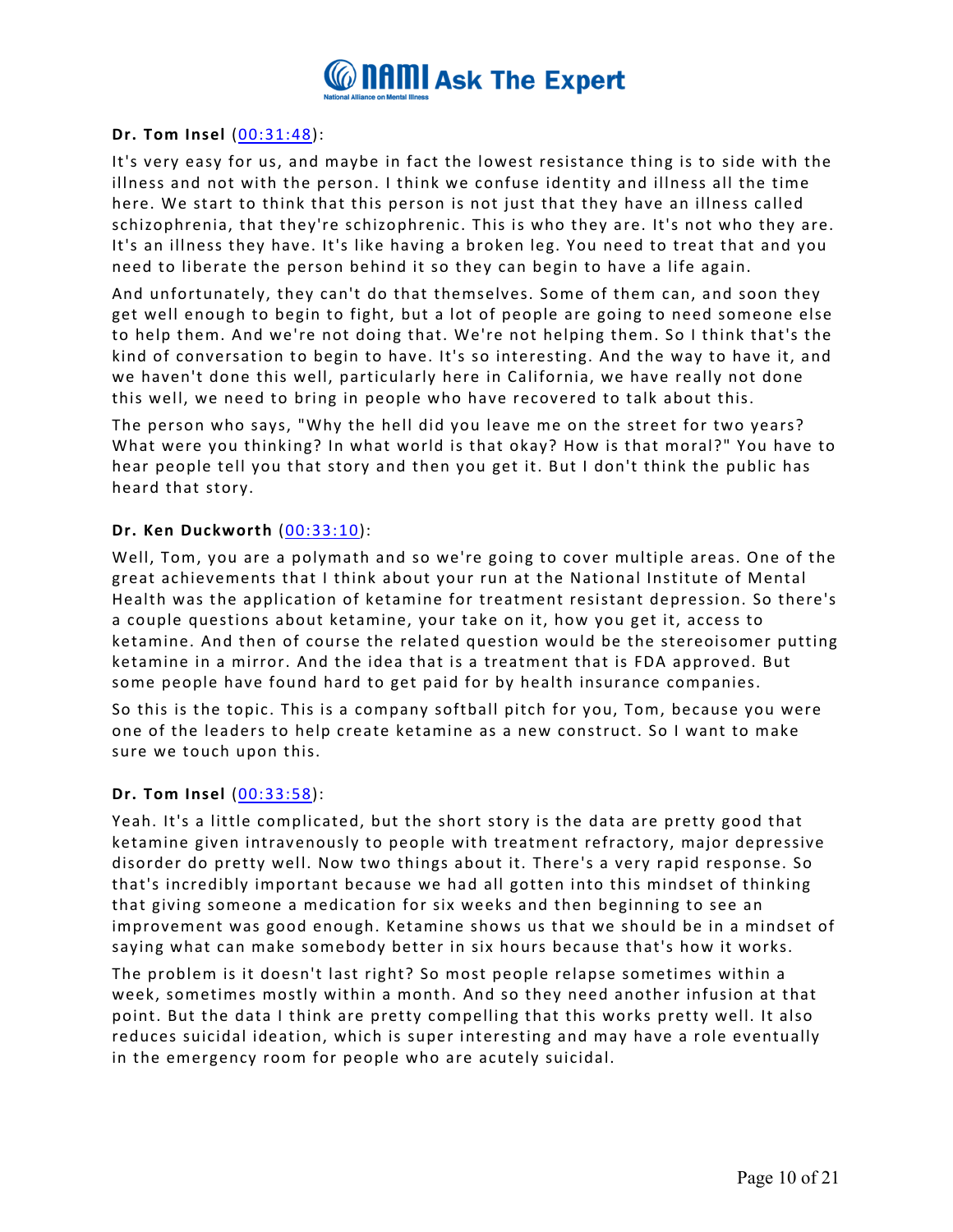

## **Dr. Tom Insel** [\(00:35:08\)](https://www.rev.com/transcript-editor/Edit?token=KzirN90gLc_66mIlLrU32J4DRB5iism02AkOKA1mCDLEe7l6HxfBzmc3h3DPPIM2XMgnG5PQaZtHP-S6N1PYrLwYkbU&loadFrom=DocumentDeeplink&ts=2108.97):

But as you say it has been approved by the FDA, Spravato. It's a product that was developed by Jansen. Part of Johnson and Johnson. It's not the full ketamine. It's one chemical variant of ketamine that's available as a nasal spray. It's probably equivalent, generally, I think that the response, the data with Spravato in their clinical trials looks about the same as the infusions. But what's happened is even though it's approved by the FDA, a lot of insurance companies don't want to cover it. It's expensive.

And what's ended up happening is we have now I think 153 clinics across the country often run by anesthesiologists or nurse practitioners where people go to get... They may get Spravato, but more often, far more often they get intravenous ketamine what all the NIMH research was done on. And they come back every month. They get another infusion and they plop down a thousand dollars per treatment because insurance doesn't cover it.

It's an unfortunate situation because it means that it's in this fee for service model. It's a cash pay. So much of mental health care is that way. And we are going to need to figure out how to get insurance coverage for something that scientifically appears to work, and that's in some version approved by the FDA.

## **Dr. Ken Duckworth** [\(00:36:45\)](https://www.rev.com/transcript-editor/Edit?token=wmY3DJr1AHW8G0nrqI-6irdUtKCbodJQ8DEjyT1DZOo3Y8h4ZSh1XFMsVmLx-lX74ePvBmROTlunQJYu6JjPNQYR1YQ&loadFrom=DocumentDeeplink&ts=2205.93):

Yeah. Thank you. Tom, we're going to keep covering the whole waterfront. Three people ask the question in different ways. "I'm not a clinician, I'm a citizen, regular person. What should I be doing, saying, or engaging in to improve the conversation around mental health and mental illness?"

### **Dr. Tom Insel** [\(00:37:06\)](https://www.rev.com/transcript-editor/Edit?token=GKNzkRK8oGpSGoMJtQQ-Sy3BC9ymNSIgGkOmVYUH0KGYCsI7B9_6SNbWLeh6Efl6c_uKWDjKOhma8Xc152xrcSScWWE&loadFrom=DocumentDeeplink&ts=2226.7):

Well, I think one thing you should do is you should read this book that's coming out by Dr. Duckworth which it gives a pretty good sense of what recovery can look like and what we should be aiming for. I can't remember the name of that book. Do you remember the name?

### **Dr. Ken Duckworth** [\(00:37:22\)](https://www.rev.com/transcript-editor/Edit?token=L5ytipVBZhj3qZNHWEvWHsQBNam5tduJQKGd7pcTqEsSMK2AsBhYeWpP8_Uiy7J2Gd75VsyA7g8iBNK2yJxBMr07_wM&loadFrom=DocumentDeeplink&ts=2242.16):

You Are Not Alone.

### **Dr. Tom Insel** [\(00:37:23\)](https://www.rev.com/transcript-editor/Edit?token=bCgiPSq0szOrOc_jzSi9phe4qOnnIdSnsQ1NwCJrN_lfivpsLdMvMM8J27tNEafGJraEzWkilF0Tjovsa3w6zEjb-4I&loadFrom=DocumentDeeplink&ts=2243.49):

You Are Not Alone. Right. I would read that. I would read my book which is already out. Just as a way of getting educated and essentially getting hope as I think a critical piece of this as a citizen is to understand this is a solvable problem. It is a solvable problem. We have everything we need to solve this. And if you have any doubts about that, and I often tell people this and it's hard to grasp, but we did a lot better for people with serious mental illness when I started my career than we're doing now.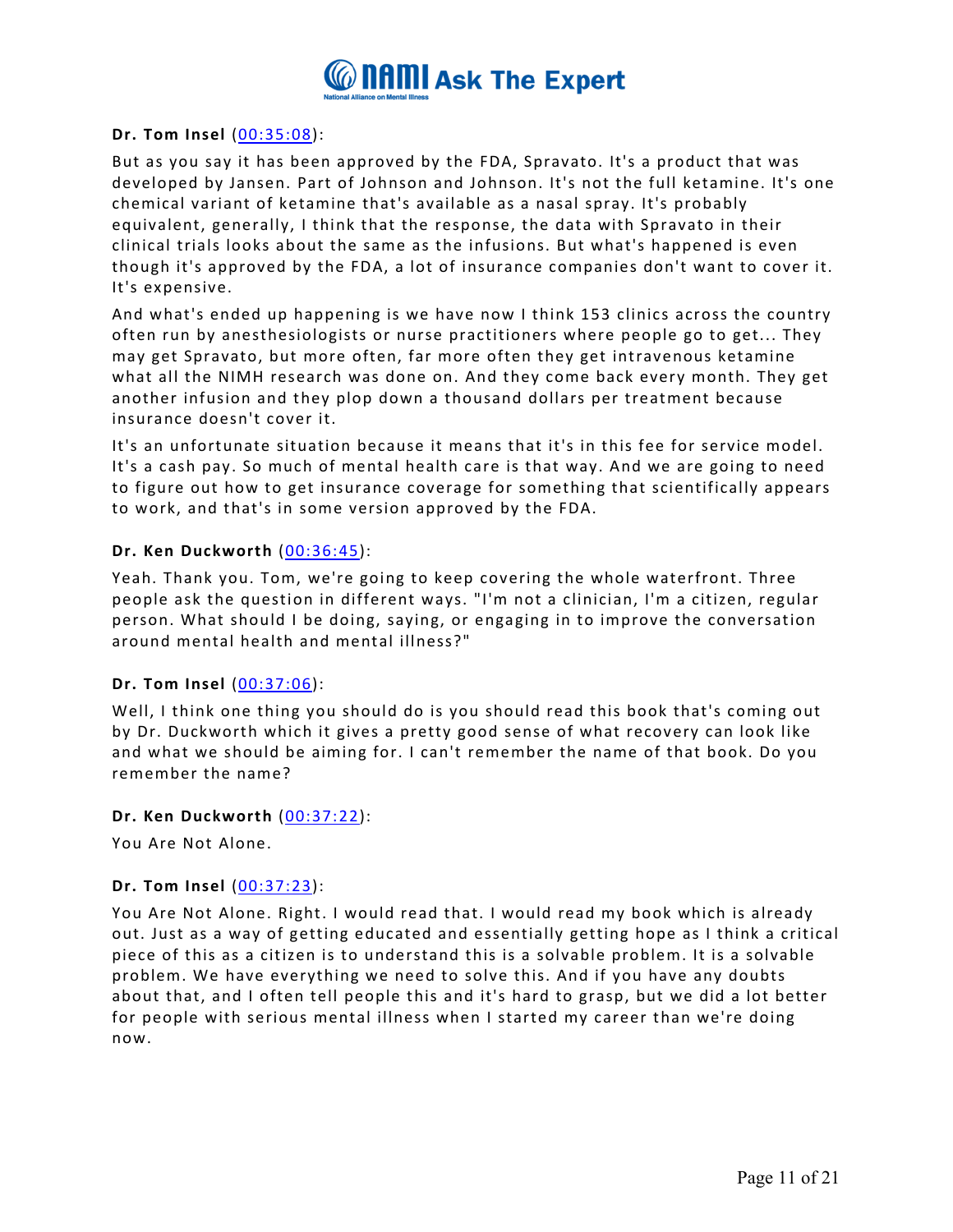

## **Dr. Tom Insel** [\(00:38:09\)](https://www.rev.com/transcript-editor/Edit?token=z8-rh4kwZvbnfIFUH1YoN71hvVPqZKWsNmKGKCYRCgWMSGpjl8Vro5Hmp6FMVEUtSPHy9fJKlTa1aCtvs2pD1suY2pk&loadFrom=DocumentDeeplink&ts=2289.36):

We didn't have nearly as many medications. We didn't have all these fancy psychological treatments. We didn't have anything for neuromodulation, but we had better care. And that tells you that we could do a lot better than we're doing now simply by providing better care. So what can you do? You can advocate for that. You can help everyone to understand that there's hope, that people can recover. People should recover in this world, in this society.

I think there's an opportunity to try to change some of the policies. As where NAMI can be really helpful is to advocate for some legislation. And it's not just spending more money on this problem, but making sure that we're paying for the things that matter. I think it's just ridiculous that we've got a healthcare system that today eats up about \$4 trillion, almost 20% of our GDP and yet it doesn't pay for a clubhouse. What's with that?

It doesn't pay for ACT teams. It doesn't pay for stuff that we know are really effective. It maybe true that it doesn't pay for ketamine. But first let's get it to pay for stuff that we've known for 30 or 40 years helps people recover.

## **Dr. Ken Duckworth** [\(00:39:33\)](https://www.rev.com/transcript-editor/Edit?token=B1zjqhPH85TxLK9uDaZSNIl7GAyl25OBR6EpeG9vOjtu3AKIdwxw5hzuLrxocwNcgNBcdJzhHqczhjoSfmbjQr0Buig&loadFrom=DocumentDeeplink&ts=2373.21):

Supported housing, supported employment, the things that help people with functionality. Thanks for the plug in the NAMI book. All proceeds go to NAMI. What I did in the book is I interviewed 130 people with real lived experience who were using their names to share what they learned. The idea is real people, not composite people, real people using their names, sharing what they learned with bipolar disorder, schizophrenia, trauma. So thanks for that. We'll be talking about that in a future [crosstalk 00:39:57]

### **Dr. Tom Insel** [\(00:39:57\)](https://www.rev.com/transcript-editor/Edit?token=8S3MOWsWXfInqOK5ZLAyeSXGoW5atAukB3i1VPRA23aT8FPwEeGtDOlQIQayz-pqJxlhndOx40IdeoEpju2y0FBDSQI&loadFrom=DocumentDeeplink&ts=2397.11):

Yeah. I should also say the proceeds from my book go to a nonprofit, which publishes a daily newsletter called MindSite News. S-I-T-E, MindSite News.

### **Dr. Ken Duckworth** [\(00:40:08\)](https://www.rev.com/transcript-editor/Edit?token=3m7neOxxoy3xBYwHj9ScOKIOcxr0KcTf_lvdM9t0cUQlNGzMwKYjLl20yj1lzXol_77LkrXYmPJpfU6QK1ugk07OP1s&loadFrom=DocumentDeeplink&ts=2408.48):

Excellent.

### **Dr. Tom Insel** [\(00:40:09\)](https://www.rev.com/transcript-editor/Edit?token=_nB7n-Ok0fKQbBb3HE4SSFtdu8jyh6KZ8cafohrOpZg7R-A0xpKvfxv2SvI3hMXNdzwnbQDXLVwFQ_h5QSWBrpkz23U&loadFrom=DocumentDeeplink&ts=2409.87):

Mindsitenews.org. Check it out. It's a free nonprofit, nonpartisan, independent newspaper.

### **Dr. Ken Duckworth** [\(00:40:16\)](https://www.rev.com/transcript-editor/Edit?token=DF-NgAoC-QP0x0incZd209-IfK-8XK1aRY75BjTMwc7ROOoQ1gAZ-ivrsKVDWIo9zyhOFVDRSpQIFmfCUJHRX5lpwyc&loadFrom=DocumentDeeplink&ts=2416.64):

Nice.

### **Dr. Tom Insel** [\(00:40:17\)](https://www.rev.com/transcript-editor/Edit?token=emw-x07lxGsE5N4m9mqha2Tq8G3-9el_sIp9JXQMYizdl4xqszRBQPmPYW_1S4hKSb2Xdwkqkfeg_543jS66QyJY-vA&loadFrom=DocumentDeeplink&ts=2417.32):

Daily publication, which covers everything in the world of mental health.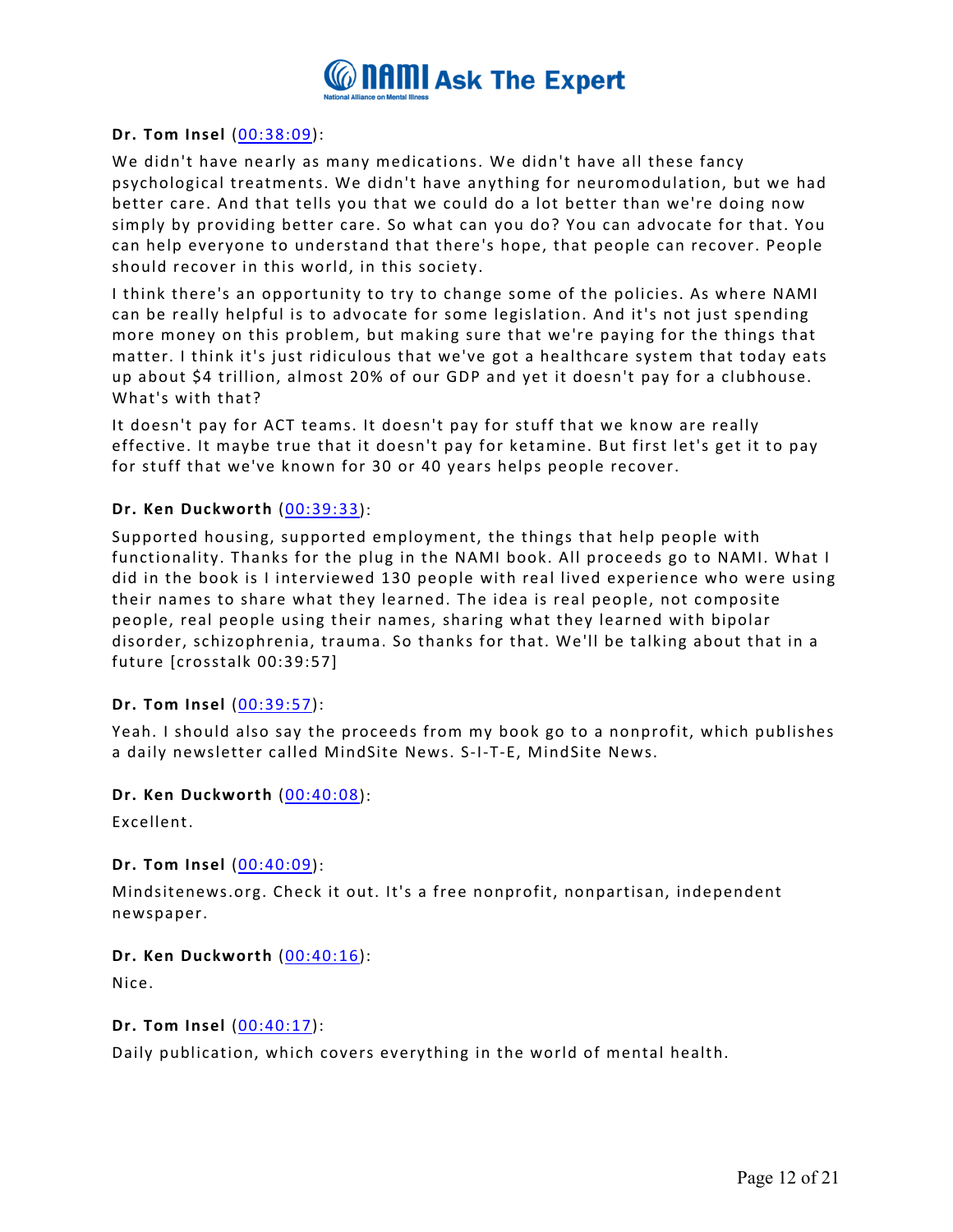

# **Dr. Ken Duckworth** [\(00:40:22\)](https://www.rev.com/transcript-editor/Edit?token=Rvqg7eL8w4GuoEXBsd8GGK8KddPYKcBjLZt27HZEy_HR8rVCSOKZxikOHjfQgga762q8zjhIG5Gfoi4vQUuyYh9r0Gc&loadFrom=DocumentDeeplink&ts=2422.95):

Excellent.

# **Dr. Tom Insel** [\(00:40:24\)](https://www.rev.com/transcript-editor/Edit?token=ewt25S5-HDvIBwP4KHF_5p8Minj3pq7FI9w3uI52aU5f4pHpJWXJFQn3fJeR9TDbd94qDHCEGYxSNm-NJDobq_hIzEA&loadFrom=DocumentDeeplink&ts=2424.2):

So yeah, today we did a thing on what's happening in campus mental health.

## **Dr. Ken Duckworth** [\(00:40:30\)](https://www.rev.com/transcript-editor/Edit?token=-JDU1gpWi_mGkeaC4AHoC3EIeV7fv1r_Nsi6pPf5jQfKYqJnzMsPKXglRJQbgaIRP6VSCbp3HjgWVehxiaH-txtSu8g&loadFrom=DocumentDeeplink&ts=2430.31):

Yeah. There's a couple questions about campus mental health. I wanted to, as a natural segue here, we have seen some very high profile deaths by suicide among some college athletes. Do you have thoughts about the pressures on kids? What campuses should be doing? What we can be doing?

## **Dr. Tom Insel** [\(00:40:55\)](https://www.rev.com/transcript-editor/Edit?token=HCkQfcmz06BFEROmbleMXKZ4J-bYEpcR4GUUfqtumou_Bd5WIPU9tg33fCzbxeBeWdlObEcIrdRcuCp5akshPt4pWBs&loadFrom=DocumentDeeplink&ts=2455.77):

Yeah. This is a place speed of how we need to change our expectations. Big, big need here. My last company was called Humanest Care, still very active. It works mostly in the university setting, building online communities of support for students so they can help each other. But it's helped me to learn a lot about what happens in the world of campus counseling centers.

Most counseling centers are open from nine to five, Monday through Friday. They close for winter break and they close for the entire summer break. Now, I don't understand how you can do that if you're a healthcare system and if you're there to prevent suicide or to help kids in need. I don't understand how you can run a system like that and tell people that they've got a 10 to 12-week waiting list before they can be seen.

So we got some work to do. This is a place where we talked a little bit before about technology. Ken you were asking about that? Humanest started off as a tech company, but we're one of many of these startups that are trying to take on this problem and innovate to fix it. It's not that hard to fix. I mean, there's a lot we can do here. But we've got to change the models. And yet when we've tried to work with the University of California system, there's a tremendous amount of resistance. They don't want anybody coming in from outside.

They're a union shop, so you got to be a union therapist. Lots of concerns about the counseling center in many places feeling threatened by startups or by the private sector. And yet we know how to scale care. We know how to get kids immediate access. We know how to solve most of these problems. So again, I think there's solutions here, but there are these structural barriers we're going to have to get past. I'm actually getting pretty frustrated with the state of care in a lot of the campuses.

We do have the Jed Foundation. We have Active Minds. We have these nonprofit groups that are doing great work. The MindSite piece today is about an Active Minds program that's worked well around the country. And I think the next phase of this is going to be getting those nonprofits to begin working with the for-profits that actually can provide care at scale and improve the quality of care.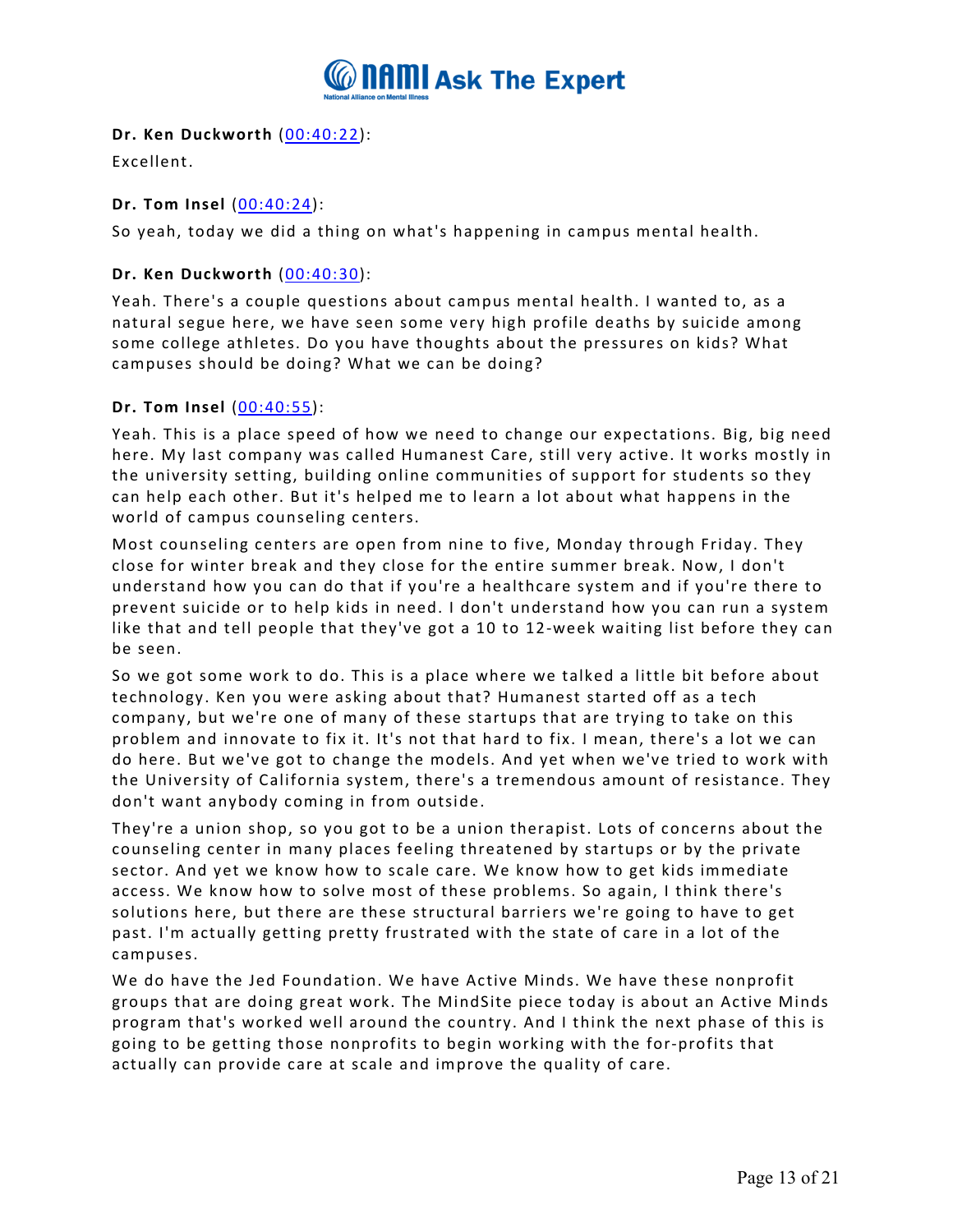

## **Dr. Tom Insel** [\(00:43:30\)](https://www.rev.com/transcript-editor/Edit?token=KGYFa15OAgOZFUk7Sp408S9-fVWThZzg9wKpe530MUhrX4v-9IIU6UZK8ZLvlSEDJn2JfglFbr9Q8qltOAYXZXGwuTA&loadFrom=DocumentDeeplink&ts=2610.17):

I think we need to make that step in the next couple of years because no question, the need is great. When you look at the numbers, just before this phone call, another reason I was looking at numbers during COVID in the last two years for kids under the age of 30... I shouldn't say kids for adults under the age of 30, there were about something like 6,000 COVID deaths. There were probably 20 times that number... Well, over the two-year period, I think you could say two and a half years, probably about a hundred thousand suicides in that age group.

Well, in that age group, probably a little less than that, but still we're talking about probably five to 10 times more deaths, from deaths of despair, overdoses, suicides, alcohol related deaths in people under the age of 30 than COVID deaths. So we've got to get on top of this. It's gotten worse, not better. And I think part of this is going to require thinking differently about it and really bringing in the kind of innovation that's possible from the private sector.

## **Dr. Ken Duckworth** [\(00:44:44\)](https://www.rev.com/transcript-editor/Edit?token=21J6KDFTKhezBnlScM2nbWPNV7IkucvlKrb8EJIFq3Khqkl4AGEM4bB1gG2B4KynBAadtj5hyzffy3O8e3brESXZuis&loadFrom=DocumentDeeplink&ts=2684.82):

Thank you, Tom. Let's talk about peer support and technology. You've done a lot of work in this area. And one of the things that I was impressed with, I've interviewed 130 people for the NAMI book, I had a chapter called the power peers, which I hadn't planned to do. When you listen to people peers make a tremendous difference for a lot of people. You've been able to scale technology ideas on how peer support might function. Can we tell a little bit about that?

### **Dr. Tom Insel** [\(00:45:14\)](https://www.rev.com/transcript-editor/Edit?token=QrDOjUrRstOlaM93OrHIekEgMD51WWqiK_P3Qw05QMw_Cuz99_iOScUCUx0xZiMfz5y43vxv8gcve58rDXrt1B31MIo&loadFrom=DocumentDeeplink&ts=2714.32):

Yeah. So this was a project that we did at Humanest. When I founded Humanest, cofounded it, I actually co-founded it with my daughter, who's a real expert and all this stuff, everything that we ended up doing was her idea, because she knows 10 times more about this than I do, but she had this idea that the biggest problem was engagement. And if we really wanted to... Those things are the five things I listed like capacity, and engagement, and quality.

I mean, she kind of bought into all of them, but she said, "Let's take this company forward just solving the engagement problem." And she began to realize that a lot of what we needed to do there was to meet people where they are and offer them support in the way they wanted it. And what became really clear was that for young people, they weren't buying what we were selling.

They weren't interested in the brick and mortar, 50-minute hour with a credentialed therapist. They really wanted peer support groups. They wanted to be connecting to each other on their own terms often with asynchronous group chat. So with the convenience and kind of open-ended interaction there. It had to be moderated. That was an important piece of what we learned with Humanest. But I'll tell you what to me most impressive was that a lot of people signed on to get help and they stayed to give help. That what was more engaging and honestly, more therapeutic than anything else was empowering somebody in enabling them to help somebody else.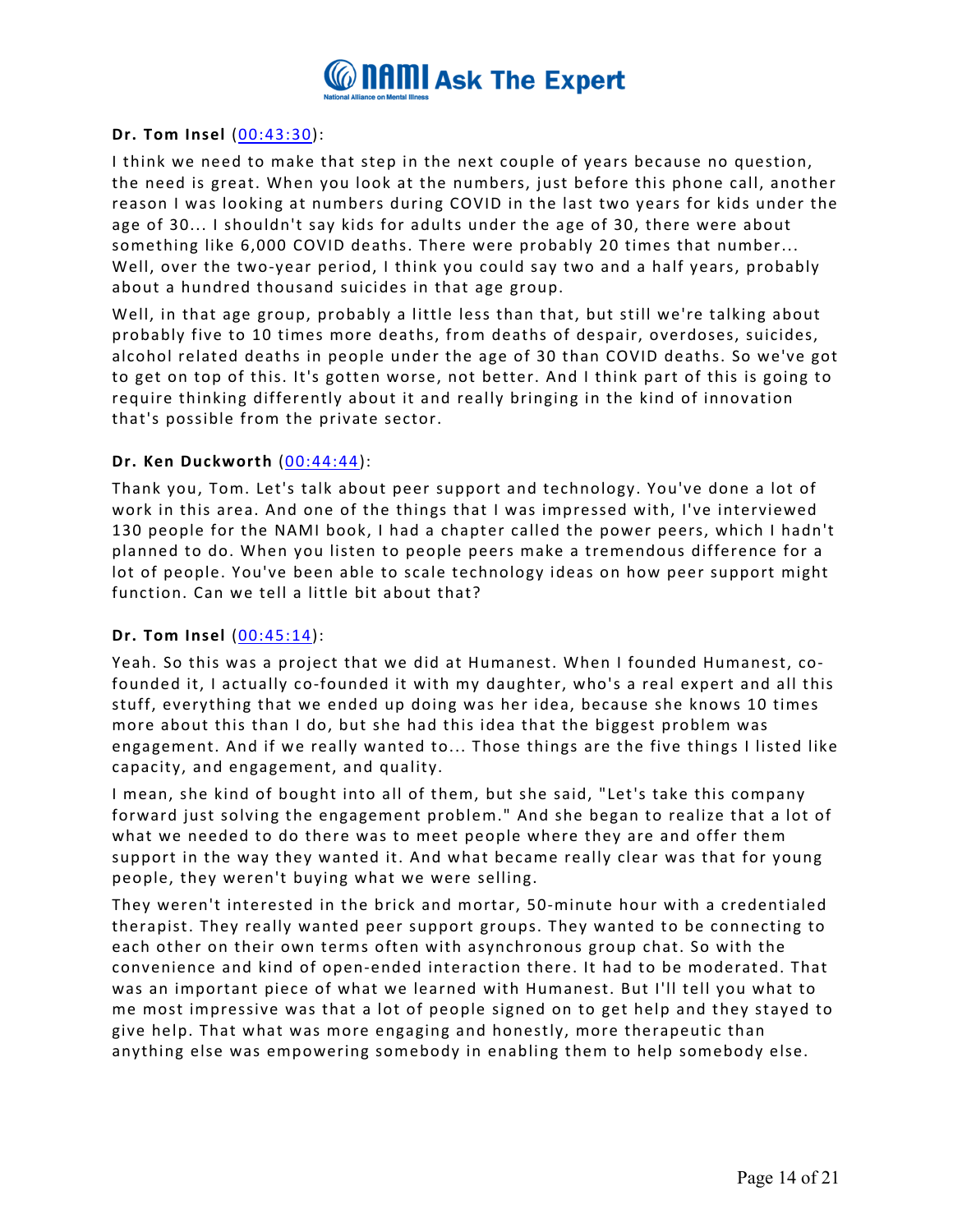

## **Dr. Tom Insel** [\(00:46:52\)](https://www.rev.com/transcript-editor/Edit?token=zY57T-My-x87nhZVBsbtQ1p1BEmVAhmyMQOZhuIFadRDj-sx8KkSpM3B2TmTSPQjNVU9UHypLWYqDTvOsanjvyYt_to&loadFrom=DocumentDeeplink&ts=2812.31):

We don't do that in healthcare, right? The whole system we have set up is you go to see an expert. The expert has the answers. They write a prescription. That's what we pay for.

## **Dr. Ken Duckworth** [\(00:47:04\)](https://www.rev.com/transcript-editor/Edit?token=ahEUhPMexbbeeGtICs6NyaDCAkWxPSRxmIizVCYeJB4Ex8DIzHWYUAl2kwhDV5xfNo0Jqhtpk_wlpiYlz0vH86HbwzI&loadFrom=DocumentDeeplink&ts=2824.2):

You're doing at NAMI, but it's not really part of the healthcare system. I freely agree with you on that.

## **Dr. Tom Insel** [\(00:47:10\)](https://www.rev.com/transcript-editor/Edit?token=z8pUEXSMBFugVzq89_VLVOoV262hTb85bujFvM79DFUTAgAnZDpqYIMq-UfcjMM0idIlO3e7aoY35uLDtMhhpO_wP2M&loadFrom=DocumentDeeplink&ts=2830.5):

Yeah. Well, maybe we need to rethink that. I mean the Humanest model, which is work beautifully, particularly with university students is giving them a chance to help each other and doing it through technology and letting them meet online in a way that provides both the privacy and the tools to be able to be helpful.

## **Dr. Ken Duckworth** [\(00:47:36\)](https://www.rev.com/transcript-editor/Edit?token=us8rEli4OPcztjgMjqcNvfZ37PggJ4ISUIfmi0F0U8CX71EBwVIONaivhczPSQTeMCmk5wzLuH3aw7pSIcWdI_Wle30&loadFrom=DocumentDeeplink&ts=2856.43):

Tom, insurance companies don't pay enough. That's a statement and not a question. That's how half a psychiatrist don't participate in insurance. That's why many therapists also don't take insurance. So let's talk about advocacy in changing that equation. So this gets into what is parity. So the parity law stopped people from having \$500 a year in benefits and two admissions. But it didn't get to this question of payment. And it's not really a question, it's a statement. It came in a form of a question, but I'm just going to assert. Health plans don't pay enough to keep up with the private demand, ergo, what should we do about it?

### **Dr. Tom Insel** [\(00:48:19\)](https://www.rev.com/transcript-editor/Edit?token=Y4NzgYsH6aJWLXbZOQJsrLXkRBXE7Z6DYSpdaUwfiHmZTBmKfOFJJBw6JB1sw5LO_SeHQYfw0AG3jyoY_jlkxs38QFI&loadFrom=DocumentDeeplink&ts=2899.2):

Well, some of it. Well, Ken, I'm going to go bounce this back and forth. I mean, part of it, crassly, it's just money, right? They've got to decide that they're going to pay enough so that they can get enough providers within network. But there's another side to it, which is, I think we need to have a workforce that's willing to do all the things you have to do to get credentialed. We have to demonstrate that we have a workforce that's doing something that's worth paying for. We don't always have that.

Again, I think there's issues on both sides, but what I think is most egregious here is that we do have a pretty good law. I think the parity law from 2008 covers pretty much the issues that we needed to. It's just not been enforced. And that's finally beginning to change with new administration. Marty Walsh, who's from Massachusetts there is the new secretary of labor. Not so new. He's been in there for over a year. But Secretary Walsh has said very clearly going forward with backing from congress, they will begin doing unannounced site visit to actually assess whether parity is in place at large corporations. And their first 10 site visits, they were batting zero for 10. They didn't find anybody who was actually following the spirit and the letter of the law. And there will be penalty.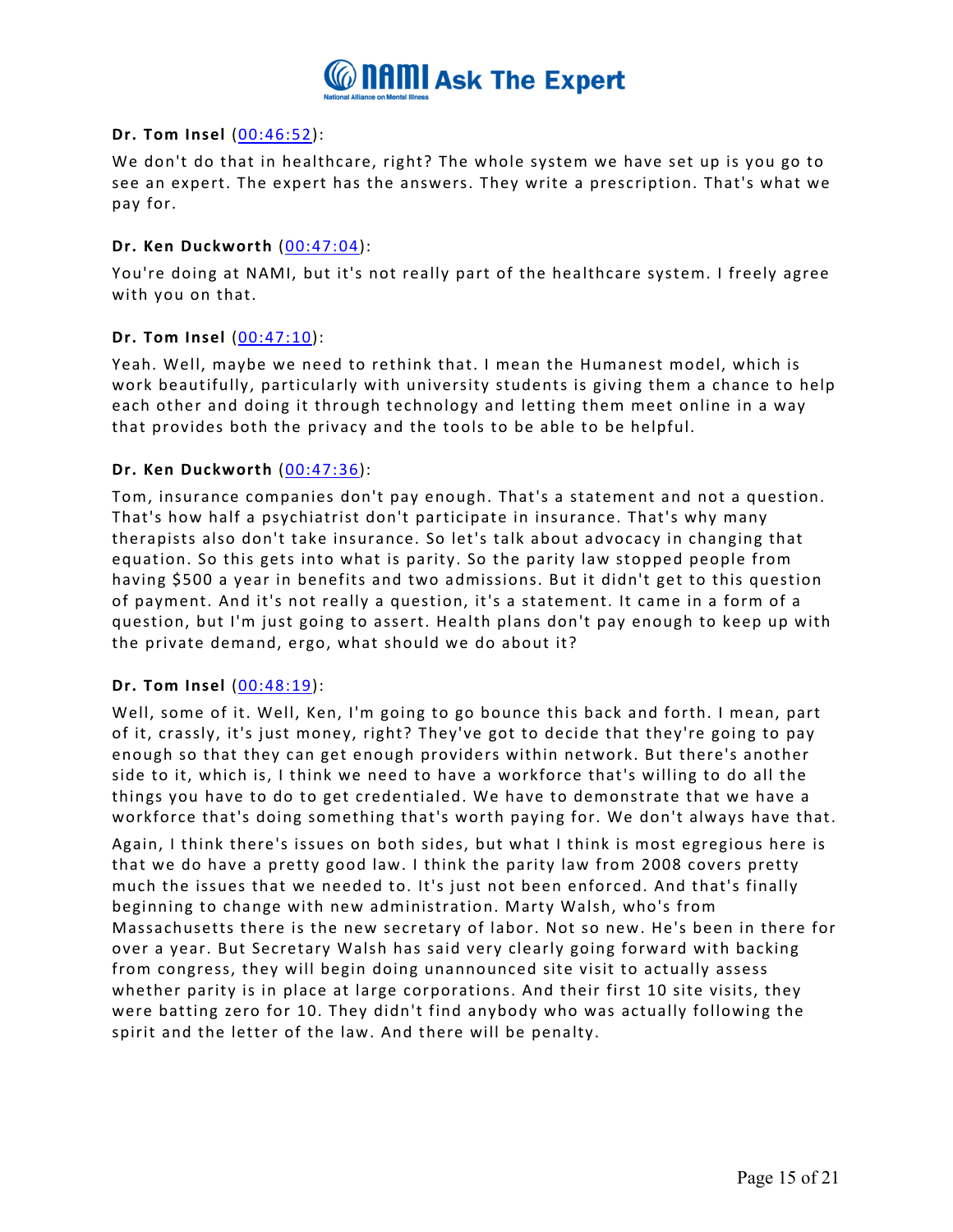

## **Dr. Ken Duckworth** [\(00:49:55\)](https://www.rev.com/transcript-editor/Edit?token=T0GGPAY1Kl3HV4yVwpO4qy0kp2miWRPo7Dt48RxC5URFEJqkPCRvVuctBrpnmdsofpT-40Ztcb9y2q-nQ3oq7DMflOE&loadFrom=DocumentDeeplink&ts=2995.24):

Once there's private pay radiologists and cardiologists who refuse to accept the reimbursement, then we'll be on the same footing because we aren't there now.

## **Dr. Tom Insel** [\(00:50:06\)](https://www.rev.com/transcript-editor/Edit?token=nZ6UCdWqVl8OryHoDEzxXc4O34_4SiSLo5fZMCBI7R3KVPIyjxss-WjZMk1xcuGBWWpPcA7RQug2LDwxElb0qXWv6SU&loadFrom=DocumentDeeplink&ts=3006.74):

Yeah. So I think that's the part of it that is like just increase the reimbursement, but they're going to have to build out those in network provider groups and right now they don't exist. The numbers are for mental health, it's five times more likely that you'll need to go out of network than for physical illnesses. Five times more. I mean, that is pretty astounding. So there's a lot of work to do here. And a lot of it begins with enforcement of the law that we've got.

## **Dr. Ken Duckworth** [\(00:50:37\)](https://www.rev.com/transcript-editor/Edit?token=CYcLLh7XKEp4X1XtMI_yQzJIzOu5LR9LAylK4FaVksx-ByOKzAJtsLxe4SEawi9sAidZ0RsjIXWDJS9-_yQhpgYg-0E&loadFrom=DocumentDeeplink&ts=3037.72):

One of the things I will say, I worked at a health plan because I wanted to understand this game particularly well. The last thing you want to do is file an appeal. I'm going to encourage you to take the time and file an appeal because health plans speak the language of paperwork and regulation. And in every state, there's some independent body, which is overlooking the health plans decision-making. And that's one of the ways to get change.

Attorney generals, division of insurance. These are all bodies. And the last thing you want to do is fight with your health plan because all you want to do is get help. But I'm just here to tell you it's one of the gigs I did in my continuing education, misadventure of my career was I wanted to see how it worked and I know now how it works.

### **Dr. Tom Insel** [\(00:51:25\)](https://www.rev.com/transcript-editor/Edit?token=UlXKjkz23Lc4TJc3vilEDo5t_sHv9t8ab5OjjMSRn3ROYPnbrKxIXFx5Gk2lYC5-rypPR4eUB0jakJtLI-gYokVODxw&loadFrom=DocumentDeeplink&ts=3085.85):

If you're looking for that catalytic point in these pathways go to your third-party administrator if you work for a big employer and find out... How closely are they checking on access? How closely are they checking on network sufficiency? And those are questions they should it be forced to answer.

### **Dr. Ken Duckworth** [\(00:51:49\)](https://www.rev.com/transcript-editor/Edit?token=O43PXbO0YHcRyycIumpXXkOrG08TAuHK2OheIRD0uI86I2YQvFSJyPnuNBHES52BF9DDeFV3BP6NuWWC08XwdSt54qc&loadFrom=DocumentDeeplink&ts=3109.67):

Right.

**Dr. Tom Insel** [\(00:51:50\)](https://www.rev.com/transcript-editor/Edit?token=Gn0XJDf_Zw7KsQNDidkH4uE6rDQOLmdeFddLG1zRMIq3KVACcT9Bh6SlgtkatxZEq8-DKvEgvhX54Y4fWUn77fEssgk&loadFrom=DocumentDeeplink&ts=3110.15): Often they don't.

### **Dr. Ken Duckworth** [\(00:51:51\)](https://www.rev.com/transcript-editor/Edit?token=lGHLVGX-T_-M1sPlI_P3wPfQ8BhKeS84Y1-Tb-ROYTfgsr33t8ICyQGFNGKtJVXp9Lrg9LI6dtTqCS4TVe6UvoZPz08&loadFrom=DocumentDeeplink&ts=3111.72):

Well, we call him Mattie Walsh here in Boston. So I'm hoping Mattie can apply some activity.

### **Dr. Tom Insel** [\(00:51:57\)](https://www.rev.com/transcript-editor/Edit?token=xO1DcGb9c6Mtau4LYgGWHXY6LV3I9iNCaUVEMx5ApYpvrTcYOcO1j27Wt8QuXz4qeZxk5Ne0yGY876uJOgRYrMiyuQM&loadFrom=DocumentDeeplink&ts=3117.99):

Okay.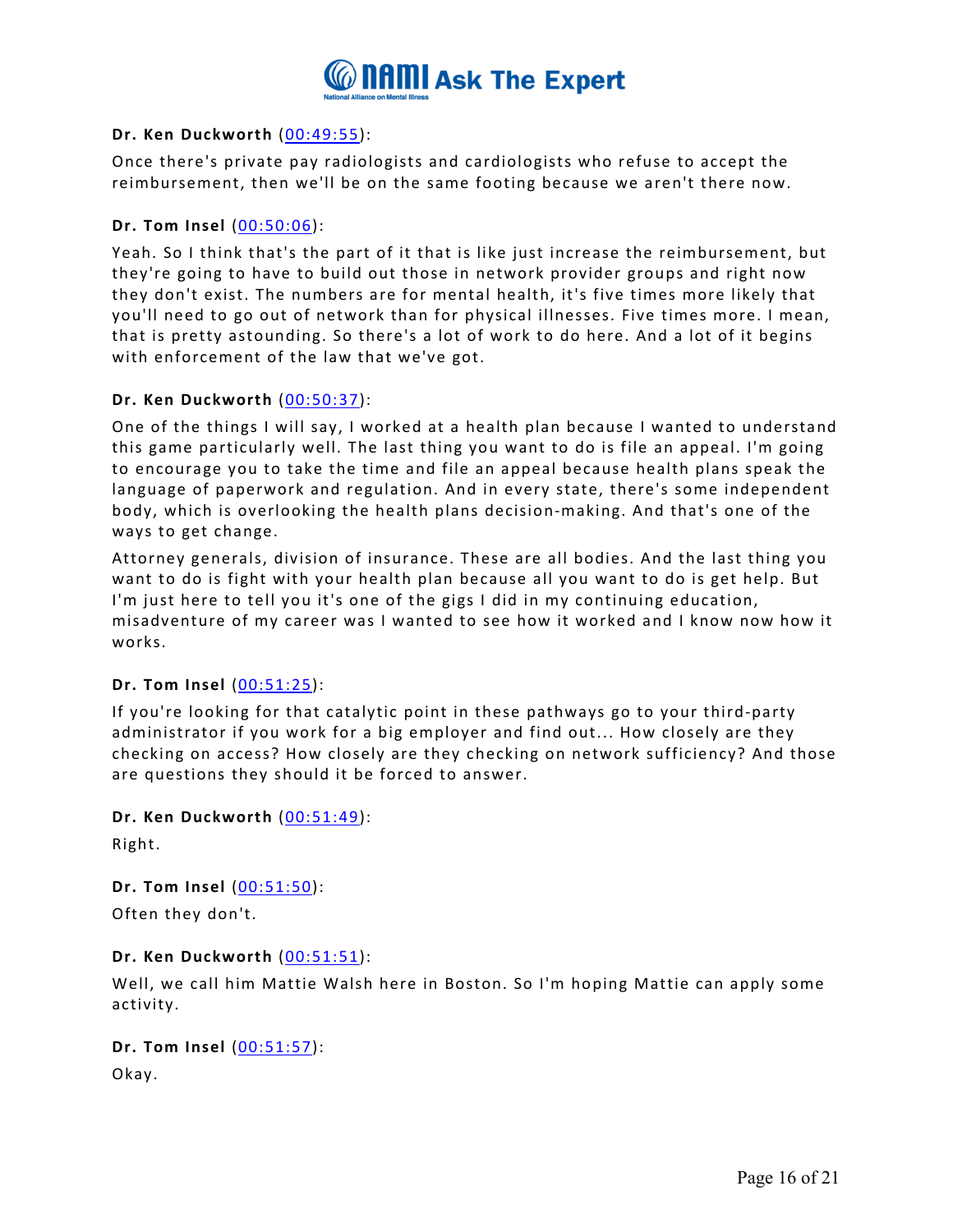

# **Dr. Ken Duckworth** [\(00:51:59\)](https://www.rev.com/transcript-editor/Edit?token=eOaQS7FFflvZfmN9jA2YLV8tvCKYFRmHwgBc4B23HCMWtdk8uWrPuWCY9dBECdiMqDmal0pTjhhYHJ_RxD33NHReBcA&loadFrom=DocumentDeeplink&ts=3119.31):

So let's talk a little bit about... Let's keep shifting gears. Let's talk about rural mental health. In your travels. You did a lot of your field research, if you will, pre-pandemic.

**Dr. Tom Insel** [\(00:52:12\)](https://www.rev.com/transcript-editor/Edit?token=5cTe5mnRwVabAGISzMEk_ZlBVvZdhjPSdnsa5lRiyw9_ULRnm2kBfyZ-heFjfzS_wJflZbflFlmH5lqLrMUKIqoCjpU&loadFrom=DocumentDeeplink&ts=3132.58):

Yeah.

**Dr. Ken Duckworth** [\(00:52:14\)](https://www.rev.com/transcript-editor/Edit?token=rkTd-9MrHhbsHIb4dKNDheunFP8MId1jOXpyyckFX1NnGx7WGMkUyRXauO-3-SPEhESryMW_0DbhEjhxGn53BF31Od0&loadFrom=DocumentDeeplink&ts=3134.43):

You traveled to-

**Dr. Tom Insel** [\(00:52:14\)](https://www.rev.com/transcript-editor/Edit?token=IzN6LCDrcldbBRmlSBIrUkI9KN56R1XfDtstH_pDZyuR_OJVuFG1Pf679LV8WLRhZ58osUdUWphtYlt9Sudaurxh-yI&loadFrom=DocumentDeeplink&ts=3134.5):

Yeah. All of it was...

### **Dr. Ken Duckworth** [\(00:52:14\)](https://www.rev.com/transcript-editor/Edit?token=bhTWqp1yShCsSbg9_eaXUxqUU4OPuHTEBU_eIgAAZQmysGNdzwDwv7ymA7-4GsL1HUgkOH351BNETRTL2kTSUb2mgvo&loadFrom=DocumentDeeplink&ts=3134.85):

You traveled to Fountain House. The first clubhouse in America from the 1940s in New York City. You traveled to the amazing setup in Los Angeles for recovery. You did the tour of America. Did you go to rural places? What is your take on telehealth as a potential solution? And of course, telehealth exploded in the pandemic. What is your take on that?

### **Dr. Tom Insel** [\(00:52:39\)](https://www.rev.com/transcript-editor/Edit?token=BLpKhuDKhhMsQ9OmsjzYcgW0afVq4iVkptsPhEpuqfaywRnA9Xg1ldWs_Dfy2orGvudjN6RFKF2ZBdQyOol83RFKaxE&loadFrom=DocumentDeeplink&ts=3159.91):

Yeah. So I'm super bullish on telehealth, but I think we're early days, right? So it has solved some problems. It's improved, what I call the democratization of care. So it's improved access. It doesn't matter whether you live in a rural or an urban area, you can still access someone within state because you can't cross state lines. But that's pretty cool. I mean, that's a really important thing to have. And now with the regulations as they are, you don't have to see somebody in person to get reimbursed or to get insurance coverage for a telehealth visit.

So that's good. What I worry about is not so much the access problem, but the quality problem. It's not clear to me that moving to telehealth has improved the quality of care, but it could. So where I want to go is what I talk about a lot is telehealth 2.0. Getting to a point where we use the telehealth interview to collect data on how people are feeling.

Some of that could be passive, but a lot of it I think is to make sure that every telehealth visit has a PHQ-9 or a GAD7 or some kind of patient reported outcome built into it. So we use measurement based care as part of the telehealth revolution. It hasn't happened yet. And if we don't measure, we don't manage, right?

### **Dr. Ken Duckworth** [\(00:54:09\)](https://www.rev.com/transcript-editor/Edit?token=ySbuvwMVoFy7I6iqrUi4zAhA_f0R5OB2Bve5ocxlbPBD-C89-XT9B0EswKFokJjyvbmFTcg4bC7gCC_tuF7oMBzTf08&loadFrom=DocumentDeeplink&ts=3249.95):

PHQ-9 is the patient health questionnaire nine, free valid. It's the closest thing we have to blood pressure for depression. Would you agree?

### **Dr. Tom Insel** [\(00:54:19\)](https://www.rev.com/transcript-editor/Edit?token=zc8eaqSwfyAAVEMaT7XkMQ_OUOa3OEkUGiL_ljAx8-DQMAjpa5EweTTSWoCCELmNcK2TZosqMd92vmEByr9QfQrPD9Q&loadFrom=DocumentDeeplink&ts=3259.31):

Yeah.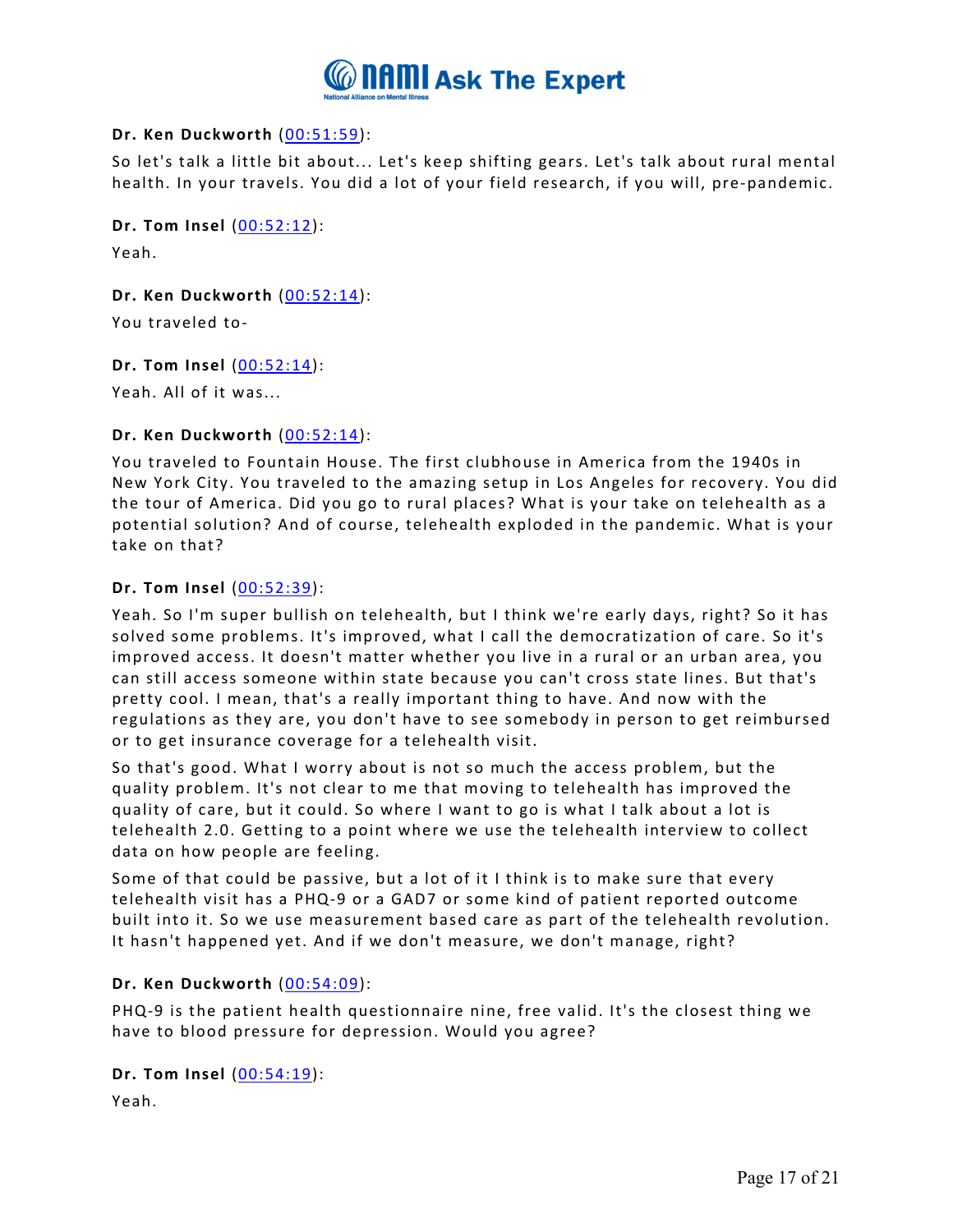

## **Dr. Ken Duckworth** [\(00:54:19\)](https://www.rev.com/transcript-editor/Edit?token=J10smS7OhiVuFnATr1KTZAZzxFpBFHyiGeLbn34i1GuhTACET6DfRzjddD6FCaczVMbzd-sGYCfnUWpMGfHTmIKfvKw&loadFrom=DocumentDeeplink&ts=3259.32):

The GD-7, same thing for anxiety. It's the closest thing we have to blood pressure because we don't measure things in mental health. It makes it hard to know if we're doing better. When I was trained, it was like the patient feels better to me. Well, that's great. But what about their PHQ-9 score which is also might be helpful with reimbursement because we can say we're measuring something like blood pressure. You can track people's progress. Would you agree?

### **Dr. Tom Insel** [\(00:54:47\)](https://www.rev.com/transcript-editor/Edit?token=L5jeHn2ap4jzCo7pFkOzYW0vYUw7BBX0tI-5t1d5d3mjzc8sgUIq1kIihFm8z4zX15MWTQyi4deWu8Z-3tKn965dRsY&loadFrom=DocumentDeeplink&ts=3287.09):

Yeah. I think eventually we want to do better than the PHQ-9 because it's not great. It takes what 50 seconds or something to fill it out. It's quick. It's valid. It's not ideal. I mean, eventually you want to be able to measure things that matter to people. So it's not just a mood symptom score, but are you back at work? Are you taking care of your kids? How are you sleeping? We ought to be monitoring sleep. We ought know. We ought to be able to measure how people are sleeping instead of just asking them.

Even with something like tremor, we ask people, how's the tremor, but we're not actually measuring tremor when we know how to do that. I mean, there's a lot of stuff we know how to measure, activity, social interaction, all that stuff.

It's not that complicated. We don't just have to rely on subjective reports. And so what I want for telehealth 2.0, whether it's rural or urban is that we start to build in measurement based care and that's how we're going to improve quality. That's how we begin to improve outcomes. By the way that's happening, in some places. They're doing a great job.

There's a company in the UK called Ieso. They're not in the United States yet, but they work with the National Health Service. They treated hundreds of thousands of people for depression, anxiety, online CBT. And every session has this kind of built-in passive measurement with a dashboard. It tells people not only how they're doing, but how's our relationship going in terms of therapists to client? What's our rapport like? Are you hearing me? Am I hearing you all that stuff? It's pretty cool.

And they've done it with just brilliant AI and with data science in a way that's not intrusive. And they've been able show that when you measure and you get the feedback, the outcomes get better. Bingo. So we know this works. We need to start doing it.

### **Dr. Ken Duckworth** [\(00:56:50\)](https://www.rev.com/transcript-editor/Edit?token=m_covRQDdENDNLZgcvs3ppbIFBOlLi8UdnF2Qq648p0jPojNIxvc1ECEAcdgSRg42kZa4kb-eXvAsgsTmsSLfDLsiBk&loadFrom=DocumentDeeplink&ts=3410.82):

Big cultural challenge there in a field that has historically resisted measurement and has embraced the subjective. So I see the challenge there and I'm happy to do the best I can to support that endeavor, because this definitely relates to reimbursement questions.

**Dr. Tom Insel** [\(00:57:08\)](https://www.rev.com/transcript-editor/Edit?token=Z6_Ndewluy9JhD63tRorL-D9CugCuVe5EhpOJYo_OW6obESUonCU_iU3SZ7kjEu9AbqJxY3aUxFue79hFmqQWvp-hFI&loadFrom=DocumentDeeplink&ts=3428.5): Totally.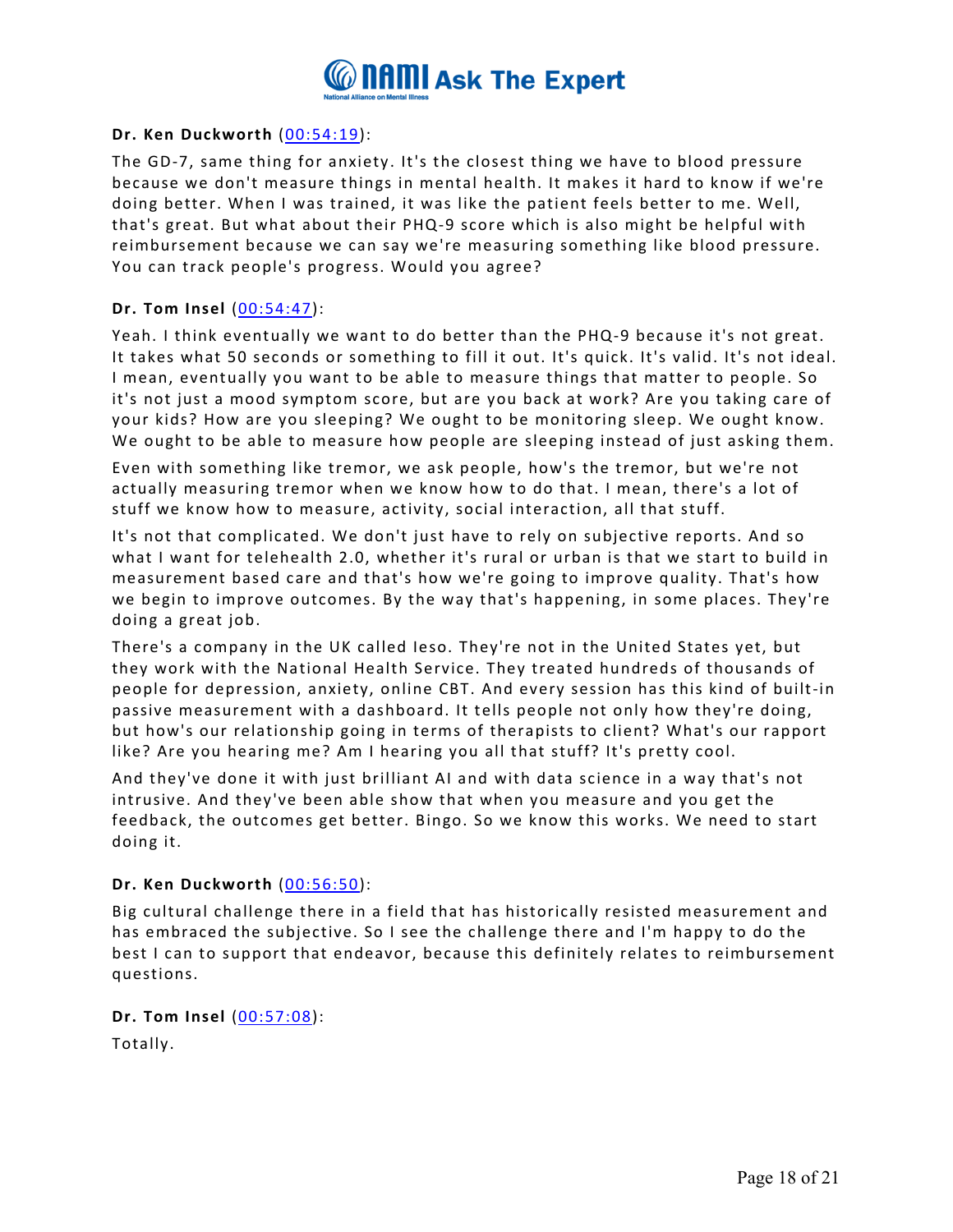

## **Dr. Ken Duckworth** [\(00:57:09\)](https://www.rev.com/transcript-editor/Edit?token=F6aPOTH3lBdk7I8o_mnUg5x1EcOgS9anvf2ffnsn09hZ5k0BqbG0vVvcROy6IoDvHLpAZmHDjZv-JSMvlKsTcFwm-Z8&loadFrom=DocumentDeeplink&ts=3429.69):

Tom, last question I have for you and I just want to say it's been a great conversation. There's very few people that can talk about the entire waterfront. Where do you see the science going? You mentioned the brilliant and how it hasn't really translated to people as much as we would want. Where do you see the most promising corners of neuroscience?

## **Dr. Tom Insel** [\(00:57:35\)](https://www.rev.com/transcript-editor/Edit?token=FsHAmNmPSjnwue1XVvLYPQNtJ1otvaWc-DCDurpl7kX2Qc3TJwjGbmlx7g6YfzbOwK8QvfVx5f_ww9ZbQUrdhB50MtA&loadFrom=DocumentDeeplink&ts=3455.58):

Yeah, I think we have to do better on diagnosis before we do better on therapeutics. One of the things I do is I study what's worked elsewhere. I've always done that in everything I do. I study success and right now we're having a lot of success in breast cancer and we're having a lot of success in other cancers because we've gotten much smarter about diagnosis.

In fact, we don't use the term breast cancer. We would say, "Well, it's a HER2 positive, PR-negative, ER-positive breast tumor. And that's allowed us to know which treatments are going to work for that particular tumor because we understand how to make that actual precise diagnosis. So this field of precision medicine, we're just starting to do that. And I think the science is helping us. There's no magic here.

There's not like a single thing. People thought that genetics or imaging was going to do. Doesn't work. What does seem to be helpful is taking people who have a mood disorder and understanding a bunch of things about them. So understanding some social factors, understanding how they think, so the cognitive deficits. Beginning to look at you can use an EEG, you can do this at home. We can collect the EEG at home and it works really well.

Amazingly that is helping us to figure out what patterns seem to go with which treatment responses. But you put all this together. You put together some wearable data, the symptoms they have, some social factors, issues around EEG, some cognitive data and you start to build out a description. Sure enough, it turns out that depression isn't one thing, it's biologically in terms of therapeutics probably four or five different syndromes.

We have to get better at that. And I think the sign is taking us there really quickly. I just did an event this morning with Amit Etkin who founded Alto Neuroscience. It's totally what they're doing. Their whole company is working on this problem. It's pretty stunning how quickly this is moving. How already for PTSD and depression, he's able to define very clear subtypes that have a very specific relationship to treatment response. That's pretty awesome.

### **Dr. Ken Duckworth** [\(01:00:13\)](https://www.rev.com/transcript-editor/Edit?token=KFJMkWmw37gmy5tA5q6dlsLpU9RZTELw3HhoJeWrU9qvoyvAfrt_ydCjeyMn6LZyZqmfgRKH0JAQNdeph5Q_DH_B4MM&loadFrom=DocumentDeeplink&ts=3613.88):

Pretty amazing. And the accelerated medicine partnership, AMP schizophrenia, which NAMI was part of jump starting is \$100 million project on psychosis trying to understand biological markers. But not simply things that you can draw from a blood sample. Again, it's EEG. It's imaging. It's social interviews. It's this whole composite to get to a more personalized approach for psychosis treatment, which we don't have either.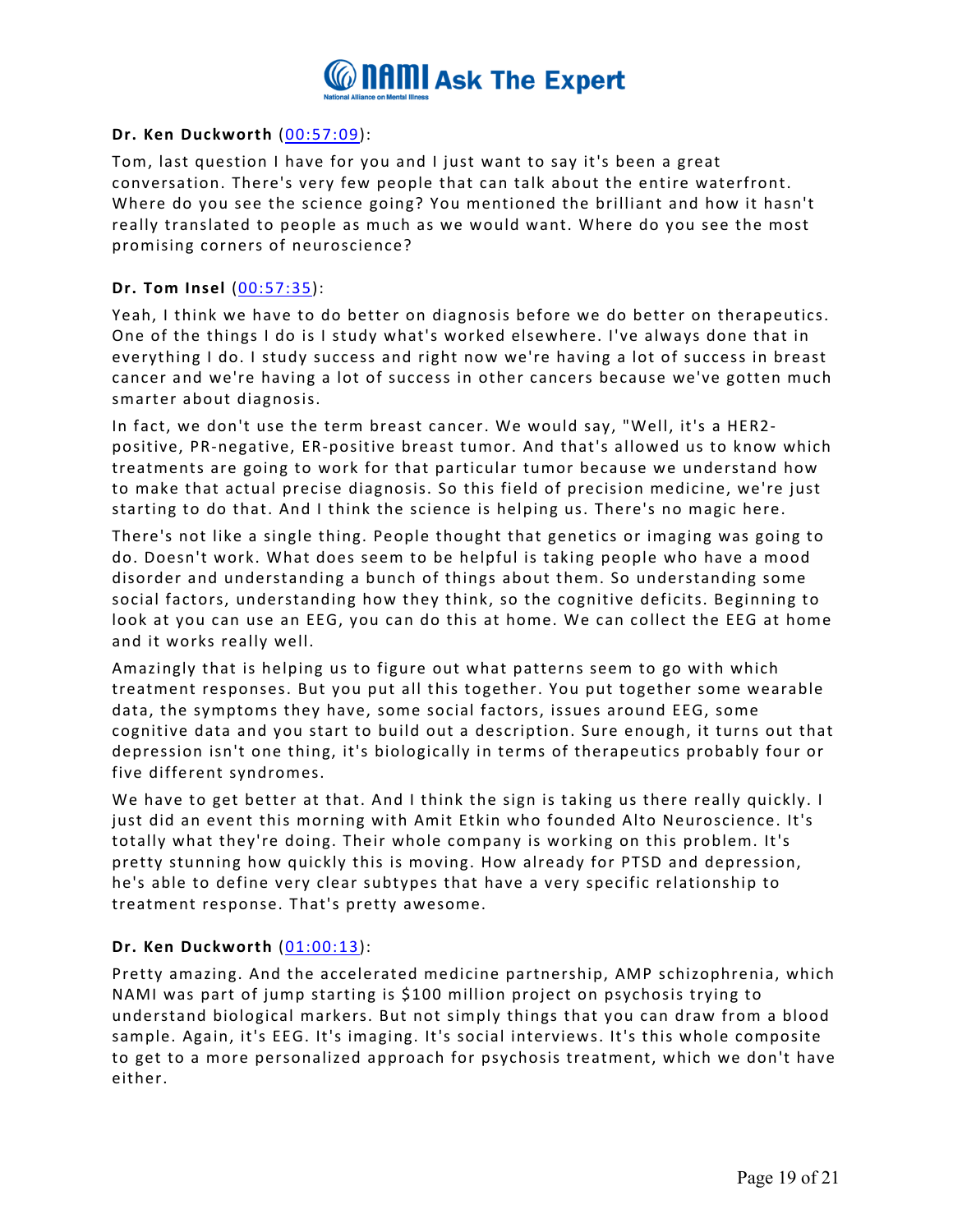

**Dr. Tom Insel** [\(01:00:43\)](https://www.rev.com/transcript-editor/Edit?token=jktHVR37BZRlw35TWhU_r4D-Qxr79uTqFjpsFHCZCDUKJDzX-5DfxDDO6-Ky_EPBRNQUp0W4Q9KE7DcVuPOo009eNhk&loadFrom=DocumentDeeplink&ts=3643.12):

Yeah. That's great.

# **Dr. Ken Duckworth** [\(01:00:43\)](https://www.rev.com/transcript-editor/Edit?token=_suHN_TSH-PPT8dKrbMQMlulmfv0OGdnzdKsQLgiDvJd1ymkHDFMZgY_nKzHL5dem_ij8eQcTlALl3oiopOK-aM7U0Y&loadFrom=DocumentDeeplink&ts=3643.21):

So Tom, I just want to thank you for your time, for your expertise, for all your great work. It was wonderful to have you. And I'm going to turn this back over to **Dan Gillison**, our CEO.

# **Dan Gillison** [\(01:00:56\)](https://www.rev.com/transcript-editor/Edit?token=nD5g6seU1XQg-cEXXqe3CTgm-AskgIr4vyEYcpaX7cGMURYw80uDjtv3FKDdzQ07rAR8hBhPFgexaHEHSFlger92fgo&loadFrom=DocumentDeeplink&ts=3656.16):

Thank you, Ken and thank you, Tom. It was very good to listen. And I've often said to Ken, we don't want to lose him to CNN and him being on one of those evening shows doing interviews with all this incredible talent across America. So thank you, Ken. And what you're seeing on your screen now is Healing: Our Path from Mental Illness to Mental Health from **Dr. Tom Insel**. It's a great read. It it gives us... Our values here at NAMI are inclusion, empowerment, compassion, fairness, and hope. And inside of Tom's book, it gives us hope.

It takes us from hopeless to hopeful. So if you have not, please pick up Tom's book. And thank you for sharing with us today. Tom, I also enjoyed the comment about go from the word stigma to the word discrimination. We can actually operate on something like that. And as well as what your daughter shared with you about engagement. Our young people want engagement. What I'd share here is something as we get ready to go to this next book real quickly to this audience.

Thank you for everyone and staying with us. As we talk about engagement, our young people, also many times trust technology more than they trust the experience with a human being because they've grown up with technology. To that point, if you are on the Siri platform and you engage Siri, and you say, "I am feeling depressed," see what comes up. I will challenge you. It gives you the opportunity to connect with a friend or family member, and then if not to connect with NAMI.

So now the next book, this is NAMI's first book. And this book, as Ken talked about, he interviewed over 130 individuals, real individuals and their families, and this has expert advice and wisdom. And it's peer to peer from a standpoint of a peer going through something in this book, You Are Not Alone: The NAMI Guide to Navigating Mental Health. So you can pre-order the book now on Amazon. And we would offer to you and suggest to you for you to do that.

And I just also want to say to Ken, thank you for lending your expertise to us, Ken, and honoring us with this book. We really do appreciate it.

So now let's talk about the next ask the expert. It is on Thursday, the 26th of May from 4 to 5:30 Eastern Standard Time. And it will be the History of 911 and Lessons Learned for 988 and Dr. Rebecca Neusteter principal investigator for transformed 911 and executive director for the University of Chicago Health Lab will be there. Interesting thing about 911 started 50 years ago.